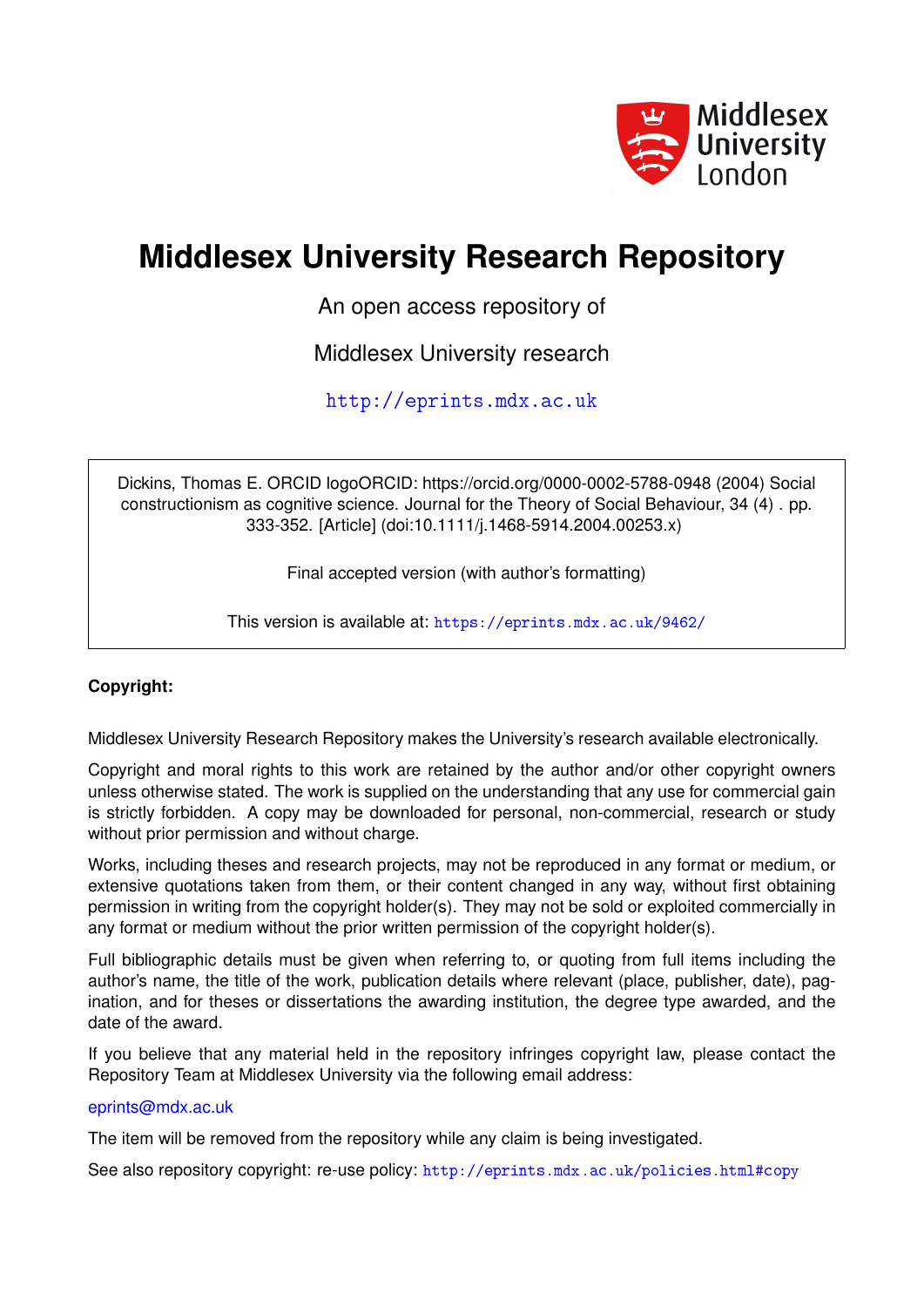

# **Middlesex University Research Repository:**

an open access repository of Middlesex University research

**http://eprints.mdx.ac.uk** 

Dickins, Thomas E., 2004. Social constructionism as cognitive science. Available from Middlesex University's Research Repository.

### **Copyright:**

Middlesex University Research Repository makes the University's research available electronically.

Copyright and moral rights to this work are retained by the author and/or other copyright owners. No part of the work may be sold or exploited commercially in any format or medium without the prior written permission of the copyright holder(s). A copy may be downloaded for personal, noncommercial, research or study without prior permission and without charge. Any use of the work for private study or research must be properly acknowledged with reference to the work's full bibliographic details.

This work may not be reproduced in any format or medium, or extensive quotations taken from it, or its content changed in any way, without first obtaining permission in writing from the copyright holder(s).

If you believe that any material held in the repository infringes copyright law, please contact the Repository Team at Middlesex University via the following email address: eprints@mdx.ac.uk

The item will be removed from the repository while any claim is being investigated.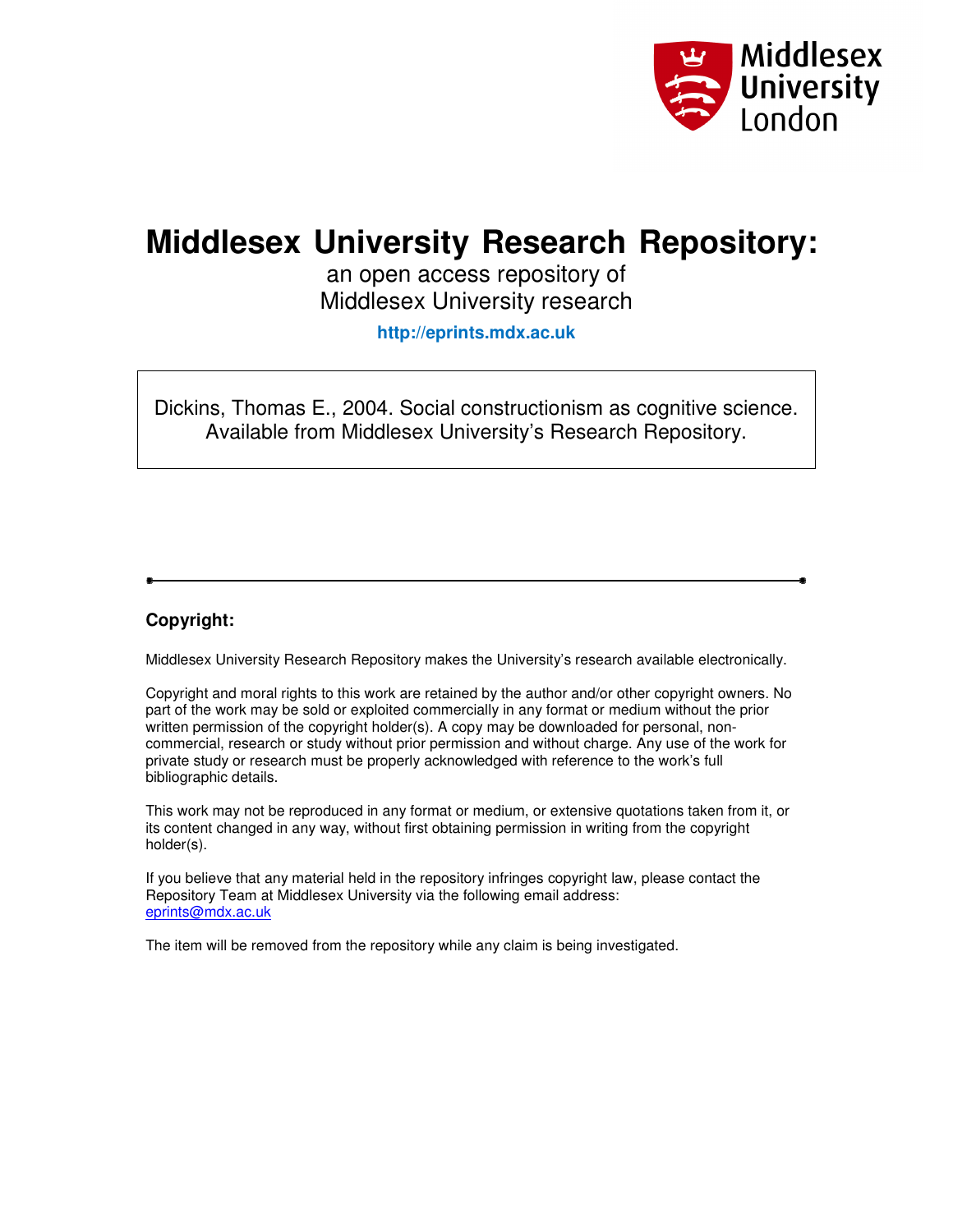# **Social constructionism as cognitive science**

Thomas E. Dickins School of Psychology University of East London Romford Road Stratford London E15 4LZ United Kingdom

[t.dickins@uel.ac.uk](mailto:t.dickins@uel.ac.uk)

**Acknowledgements:** I should like to thank four anonymous reviewers, the Editor, Ben Dickins, Sally Wiggins and my wife, Inbal Ringel, for their useful comments on an earlier draft of this paper.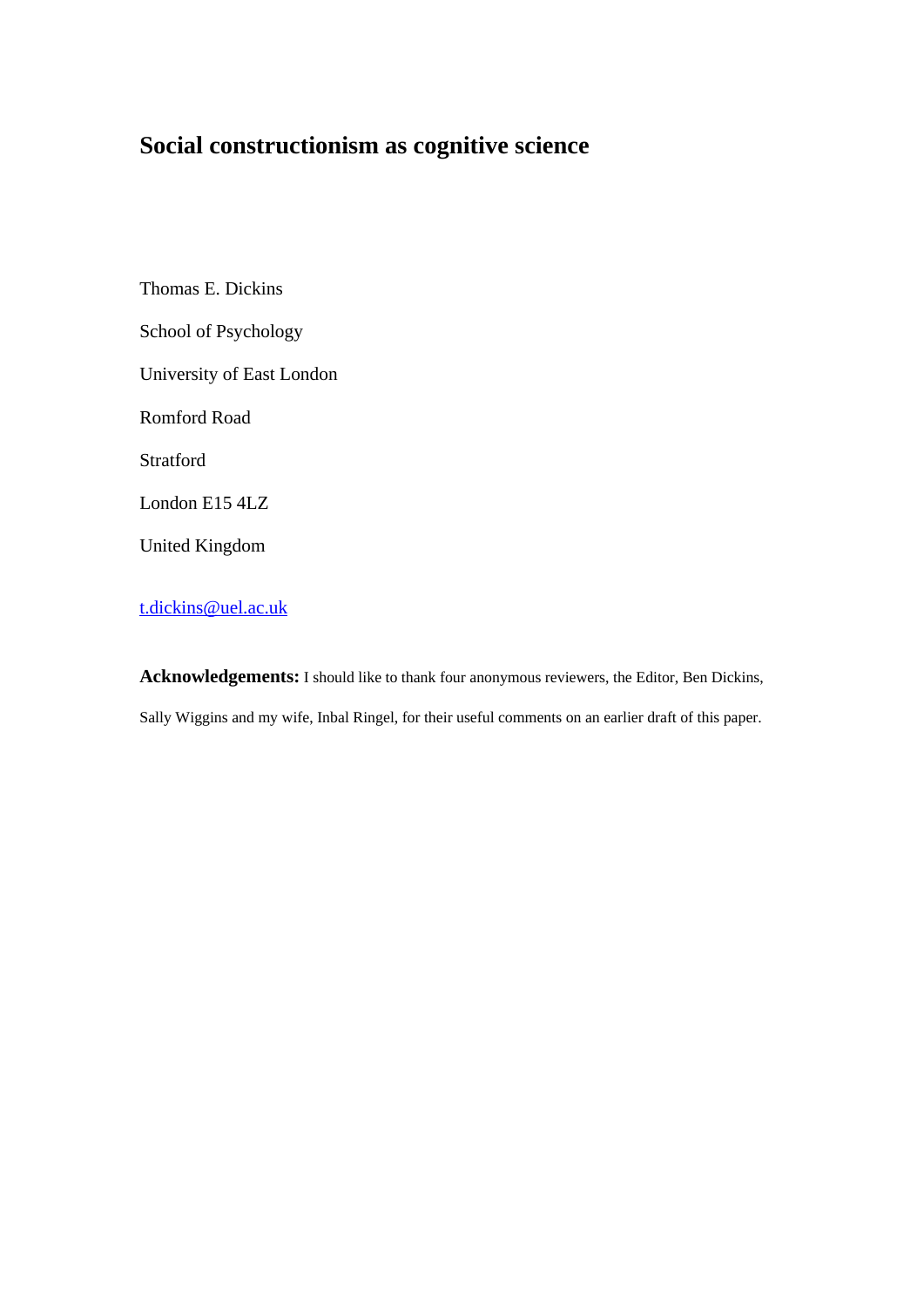# **Social constructionism as cognitive science**

#### **Abstract**

Social constructionism is a broad position that emphasizes the importance of human social processes in psychology. These processes are generally associated with language and the ability to construct stories that conform to the emergent rules of 'language games'. This view allows one to espouse a variety of critical postures with regard to realist commitments within the social and behavioural sciences, ranging from outright relativism (language constructs all of our concepts) to a more moderate respect for the 'barrier' that linguistic descriptions can place between us and reality. This paper first outlines some possible social constructionist viewpoints and then goes on to show how each of them conforms to the basic principles of information theory. After establishing this relation the paper then argues that this leads to a deal of commonality between social constructionist positions and the baseline aims of cognitive science. Finally, the paper argues that if information theory is held in common this both suggests future research collaborations and helps to 'mop up' some of the arguments surrounding realist commitments.

Key words: Information; Social function; Natural function; Ontology

# **Introduction**

Social constructionism is a broad and diverse perspective within the social sciences and as such would require a book length treatment to survey. None the less, this paper aims to reconceptualize at least certain aspects of social constructionism in terms that are compatible with the project of cognitive science, another equally large field<sup>[1](#page-28-0)</sup>. This might appear to be a forlorn aim, for social constructionism has a strong thread of radical opposition to traditional empiricist or positivist views of science running through it, and this, of course, has implications for the doing of psychology. This radicalism, under the influence of some continental philosophers, has been sourced in what is sometimes termed the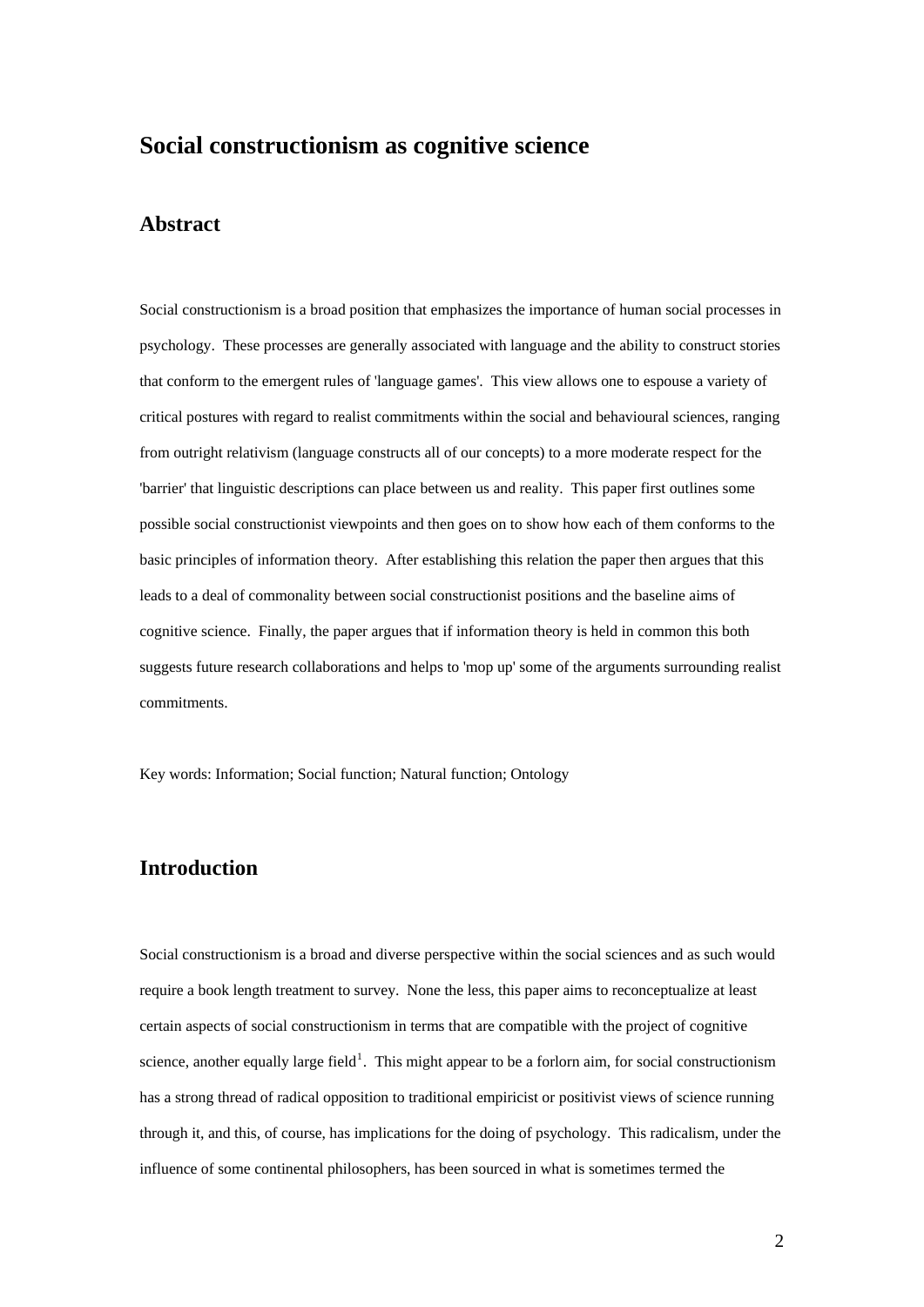'linguistic turn' in social psychology. The linguistic turn was a move to seeing all of our conceptions as a product of language, but a language whose referential terms were opaque such that there was no certainty about the reality of the objects of language, thought and science. Language could only be understood as the product of social processes and convention, and therefore indicative of the intricacies of cultural history. The linguistic utterances of psychology, therefore, are not to be taken as referring to natural psychological kinds, but as the product of a specific scientific culture.

Lurking within the linguistic turn is a potential for relativism, a complete denial of objective reality outside of language, for how can we determine when something is more than a *mere* cultural idea other than through the use of more linguistic behaviour? Much has been written about the nature of the ontological commitments of social constructionism focusing upon the degrees of realism that are acceptable in psychology (Parker, 1999; Potter, Edwards & Ashmore, 1999; McLennan, 2001; Still, 2001). Some theorists (for example, Gergen, 2001) directly criticize what they see as misguided realism in disciplines that have not taken the linguistic turn, such as cognitive science. In so doing, such theorists seek to undermine the fabric of that discipline. As a cognitive scientist I have read such arguments in a mood of some disquiet, not because I distrust my own particular views on realism, but because I recognize that the emphasis upon human cultural behaviour and its effects upon psychology is a research agenda for my discipline too (see Harré, 2002a). I have therefore been perplexed by the move from recognition of the social construction of cultural artefacts (by which I mean anything from technologies through to concepts) to a deep scepticism about the psychological dispositions that allow this to happen. What is more, as Harré (2002a) makes clear, it is crucial for cognitive science to understand humans as symbol users, for example at the linguistic level, and this means that any knowledge of the machinery that underlies human symbolic behaviour must pay heed to the normative "rules" of symbol use. An integrated science of mind and socially embedded action is required. To this end, I have wanted to outline the common interests of both social constructionism and cognitive science, in abstract theoretical terms, in order to facilitate future research and also to slice through the debates about ontology without simply making a position statement from the realist bench. The key to achieving this, I think, is in realizing that both groups are dealing with information systems and this paper aims to explicate this and its consequences.

The paper begins with a brief discussion of social constructionism and various *possible* subpositions within it. This is followed by a similar treatment of cognitive science including an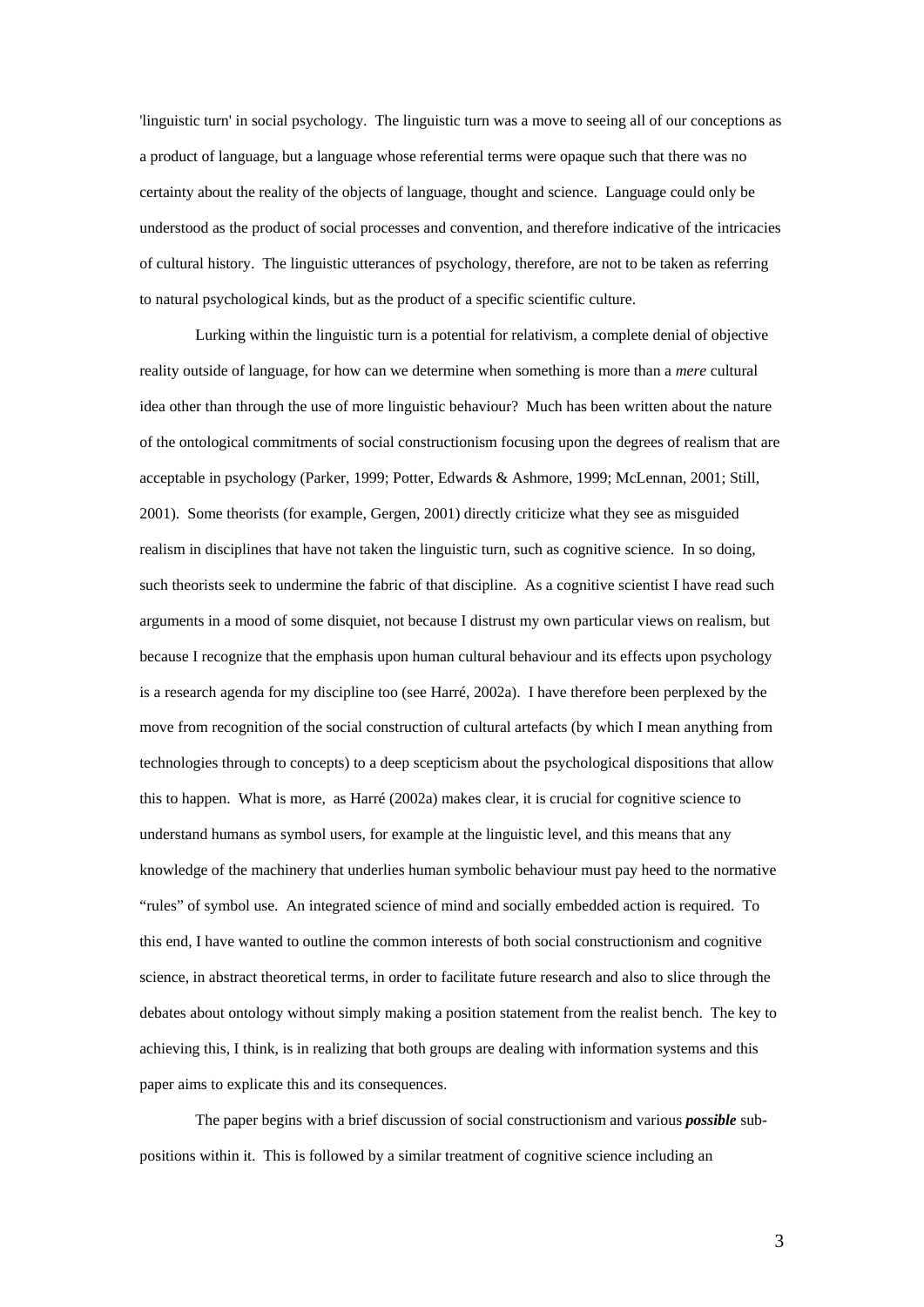introduction to information theory. The paper should be regarded as a lengthy conditional argument following from this discussion of possible positions. The core argument that is then made is that as both social constructionists and cognitive scientists are talking about systems that undergo state changes, as a result of specified input, a significant remaining difference is how each group describes the function of the systems at hand. Social constructionists talk about social functions, and cognitive scientists talk about natural functions grounded in biology – and I shall define these different forms of function below. Any discussion of function carries with it some order of ontological commitments and I show how social constructionism has to concede discussion of types of natural kinds in order to bolster its notions of social functions, which is, in fact all that cognitive science does with regard to natural functions. This leaves us with a form of pragmatic instrumentalism when individuating psychological kinds, at the very least. In passing I note that social functions could be grounded in natural functions and perhaps both groups could unite under the study of the evolution of culture, which is the consequence of both biological and social processes, but such a specific unity is not a necessary consequence of the argument.

#### **What is social constructionism?**

The central concern of social constructionism (henceforth SC) is with the social processes that are involved in our conceptualizing the world, including our own psychological machinations and states. The main conceit of SC is that social processes are often overlooked as a putative source of behaviour by mainstream psychology. It is entirely possible that our traditional focus upon individual agency and the internal (cognitive) workings of those agents leads us, at the very least, to ignore key social processes and is, at the most, an unfortunate error, for there are no such things as (cognitive) agents: all is social<sup>[2](#page-28-1)</sup>.

SC has been formed by a variety of philosophical influences, including those of Foucault and Derrida and other stalwarts of the postmodern intellectual world, as well as Vygotsky and Wittgenstein (see Burr, 1995). These influences have caused SC to place huge emphasis upon the role of language in the social sciences – both in terms of how social scientists use language, and, with regard to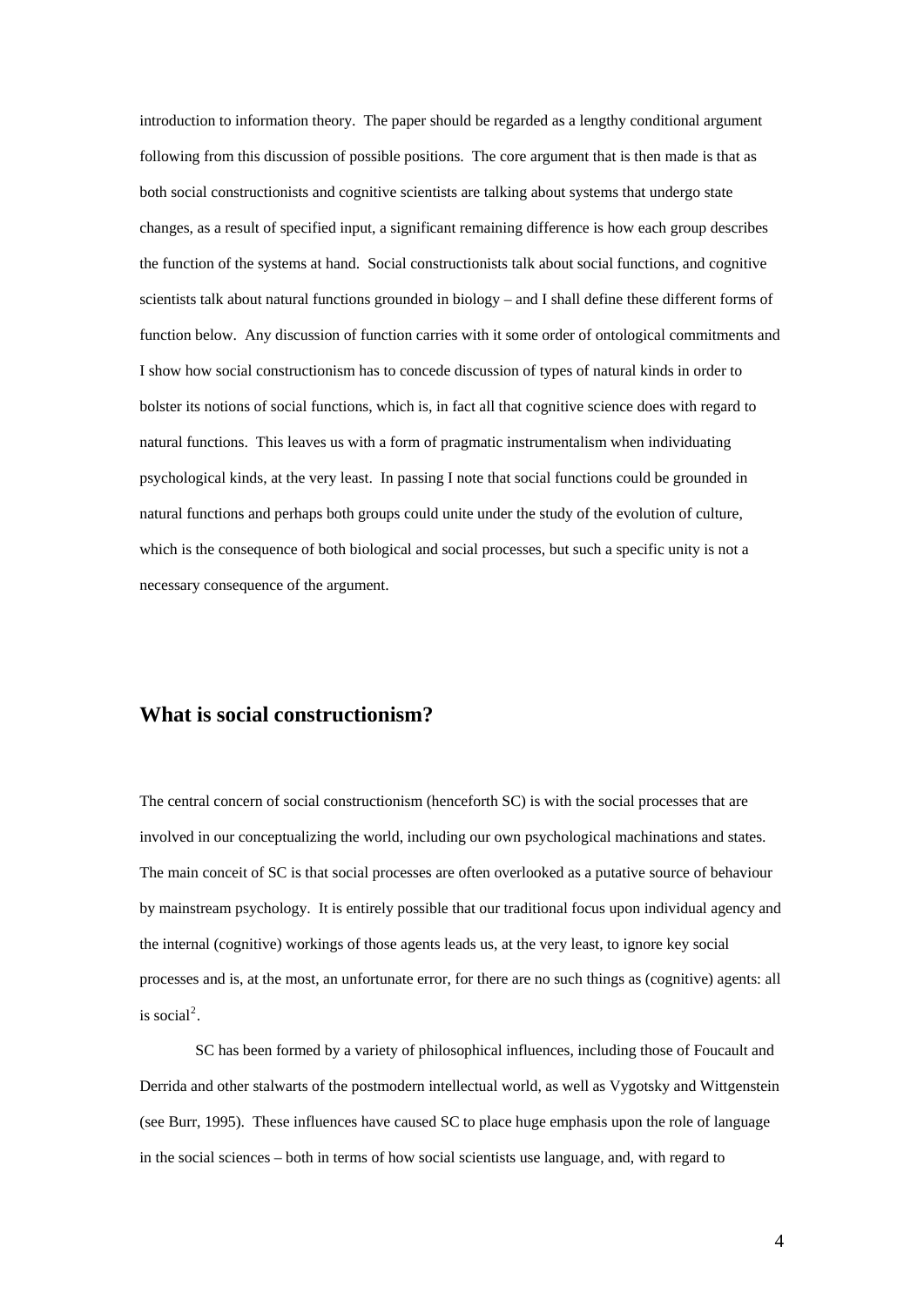everyday linguistic practice as integral to psychological functioning. Language is to be understood in post-structuralist terms where no one can be sure that the referential terms of a language actually map something real<sup>[3](#page-28-2)</sup>. Given this lack of referential certainty, and an assumption that language is central to our conceptions of everything, such a position clearly has implications for the doing of psychology as a subject:

(C)onstructionist psychology denies the empiricist notion that theories can correspond to reality. There is no way to put all events in the 'real world' on one side and all our representations on the other and then see how they match up. (Michel & Wortham, 2002: 625)

Language without referential clarity, at best, or at worst, without any claim to reference, leaves us looking for the source of sense within our linguistic practice. Language appears to get things done, people talk to one another effectively, but how is this so under post-structuralist assumptions? The answer must lie in social conventions, or agreed language games. So, traditional psychological explanations should be seen as the product of a culture of psychologists. Within their closed world the 'explanations' that they trade make agreed sense according to socially accepted notions of evidence and argumentation, but beyond that we can make no claim to the reality of their theories.

The SC notion of language also thoroughly embeds our psychology within culture to the extent that our sense of ourselves, as expressed linguistically, is the product of conventions not unlike those determining psychologists and their talk:

A central tenet of social constructionism is that the ways we understand the world are formed by the ways in which we interact with each other in our local cultural milieu… Another is that these relationships are lodged within traditions, being products of particular histories. The nature of these histories remains largely unspecified… but undoubtedly part of the constructionist project is to establish ways in which particular historically constituted social settings afford the specific relationships and understandings associated with them. (Bradley & Morss, 2002: 511)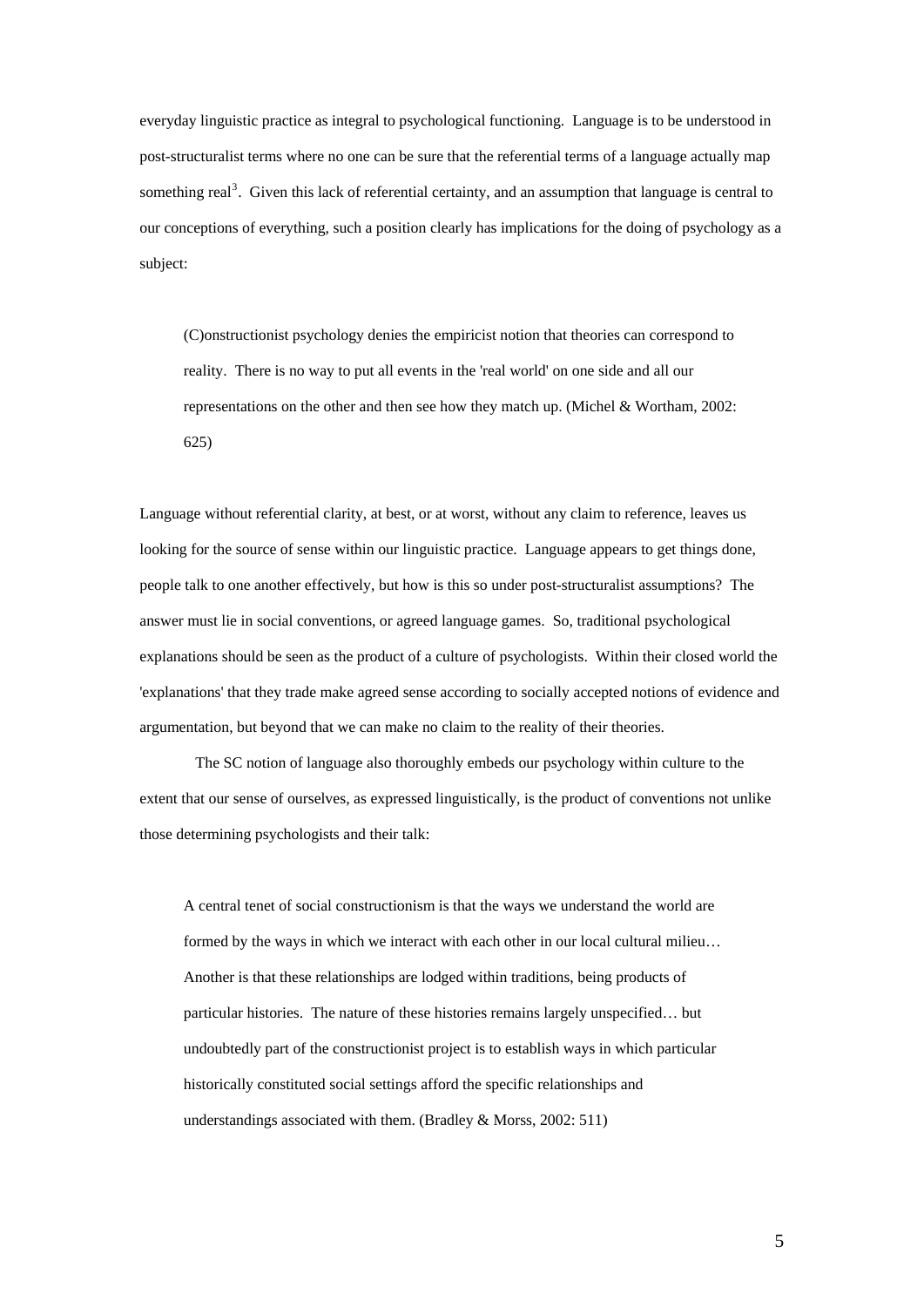There are major social constructionist contributions to two different but interconnected domains of psychology: developmental and cognitive… In the former, the results of construction are fairly long term and stable attributes of individual persons. In the latter, the results of construction are ephemeral attributes of the flow of jointly created sequences of meaningful actions. There is a link. Only if the individuals who are members of a certain social/cognitive world are so formed as to be capable of certain kinds of joint action are collective expressions of psychological phenomena possible. There can be a winning goal only if members of the club can play football – which requires that football be a culturally recognized activity. (Harré, 2002b: 612)

SC, then, is both a view of how psychology should proceed as a discipline and a view of how psychology is within our species. We are subject to social convention and referential uncertainty and this affects our theory generation as well as our day-to-day existence. As such there is a degree of similarity between SC and the British Empiricists (see Bradley & Morss, 2002, for a comparable argument). Both groups see a proper understanding of human psychology as *the* grounding for subsequent enquiry. However, unlike the British Empiricists, SC purely focuses upon its own practice of studying psychology and does not seek to apply this perspective to the rest of the sciences (which is not to say there are not related positions in other disciplines).

# **Types of social constructionism**

Edley (2001) has divided SC into two broad types – ontological and epistemic. Epistemic SC, which Edley sees as the main project of SC, focuses upon the notion that our conceptions of the world are filtered through language, or discourse in Edley's terms. However, this epistemic position can encourage misreadings, which in turn flush out an ontological position:

The mistake that (some) critics … make is to assume that when social constructionists state that 'there is nothing outside the text', they are making an *ontological*, rather than an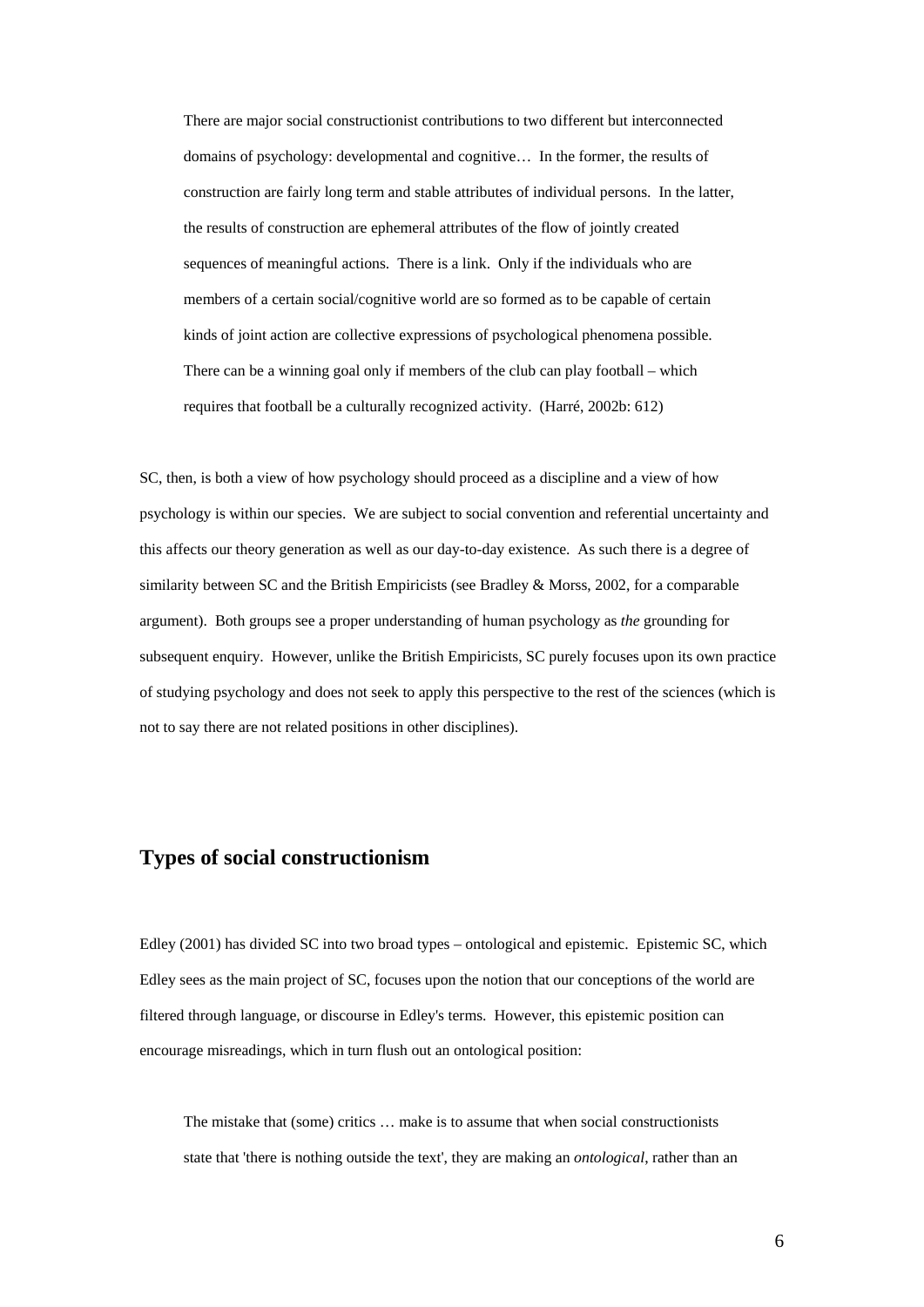epistemological pronouncement; that is, a claim about what the world is actually like… (T)o claim that there *really* is nothing outside of talk implies that one can somehow *know* that to be the case, absolutely and for all time – which is precisely the assumption that the epistemic sense of social constructionism sets out to disturb. (Edley, 2001:437)

Edley goes on to argue that it is very hard to find theorists who believe the ontological position. Theorists do not deny an external world but rather they think that talk about it is not directly representative and adds extra dimensions to human experience and behaviour. Furthermore, there is a sense in which language allows entities to be considered, but in so doing we are only presented with a version of those entities. In doing this there is a commitment to the reality of *discursive objects* – our talk about, for example, an emotion is *constitutive* of our experience of that emotion.

My other main conclusion is that, when kept apart like this, neither the epistemic nor the ontological sense of social construction looks anything like as contentious as when they are both mixed up together. Most of us are able to accept, I think, that descriptions are seldom neutral; that they are typically purpose-built for the contexts in which they make their appearance. Likewise, I think that most people are able to appreciate how discourses can give rise to forms of social life, such as gender, class and national identity. (*Ibid*, p. 449)

Following from Edley's analysis, one could adopt what I term a *pessimistic epistemic position*, arguing that we have *no reason to believe* in any specific reality outside language, and as such we can make no serious ontological claims and must doubt those that do. If not this then one could hold a *weak ontological position*, arguing that as language seems to achieve some work for us it is conceivable that *some order of indirect representation of reality is achieved.* This is a form of pragmatic instrumentalism (see below).

Rom Harré sometimes appears to adopt a weak ontology position:

It is no part of the social constructionist approach to deny that there are any universal aspects of human life, nor that, in a certain sense, there are some essential attributes of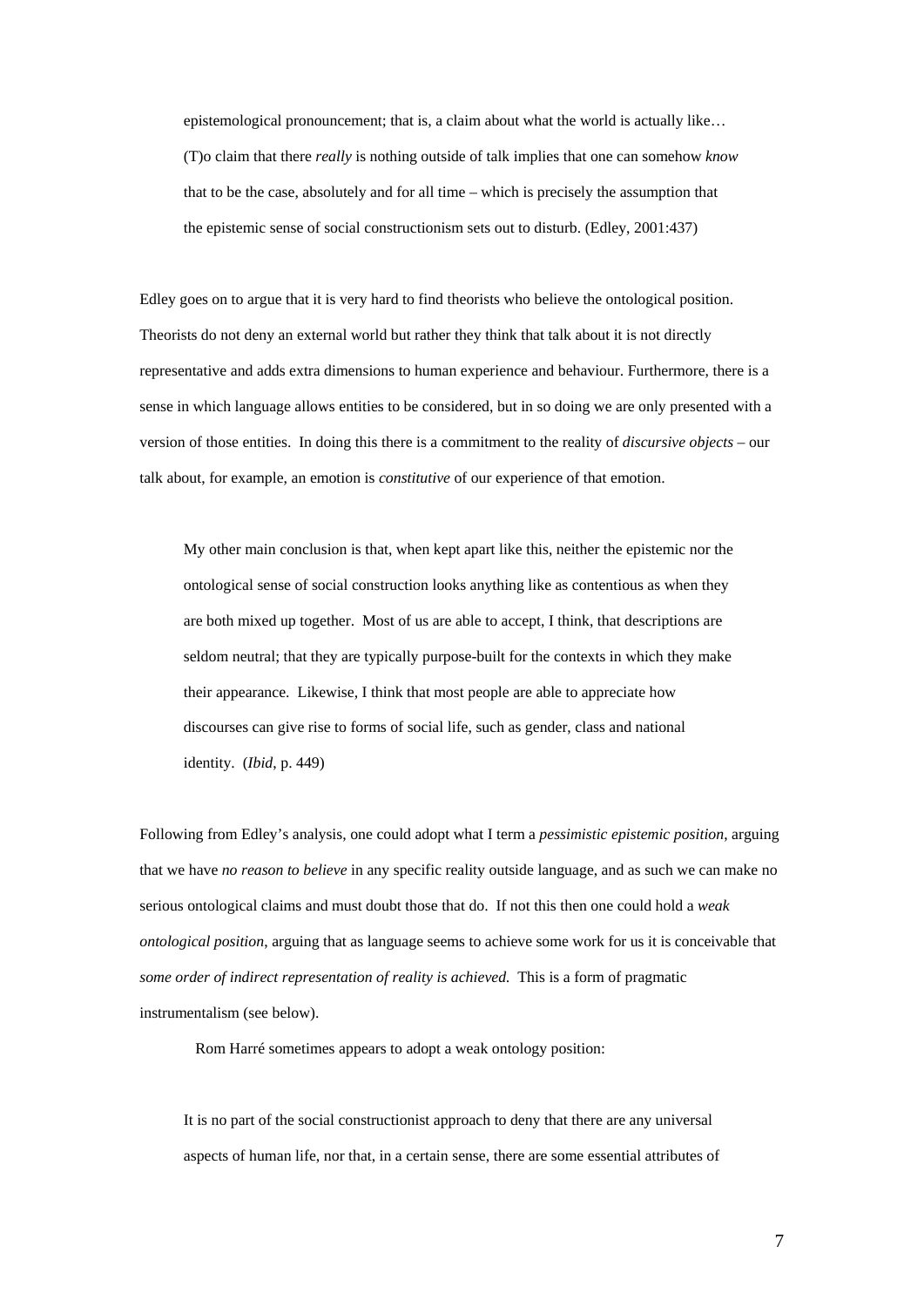persons and processes. Nor is it any part of the social constructionist approach to deny that there are better and worse representations of the social world and of human psychology. In short, social constructionism, while at a very great remove from positivistic mainstream psychology, is not radically relativist. (Harré, 2002b: 612)

Here we see a clear statement that SC is aware that there are underlying natural kinds that are responsible for behaviour. It is the contention of this paper that avoiding explicit weak ontology and opting for the epistemic position will not guarantee avoidance of key ontological issues at some point. For example, simply trying to understand how we socially construct cultural artefacts will lead a theorist to consider psychological properties of individuals and of groups, and thus to have a position on the structure-agency debate that has bedevilled sociology. Epistemic social constructionists do not have to be concerned about this, merely aware, and they might feel that the modest outcome of clarifying when to make (weak) ontological commitments is useful work, especially if they can outline some guiding principles. Indeed, the pessimistic epistemic claim reduces to a position that only language and discursive practices are real, with any certainty, and this in turn means that any description of them becomes a description of humans' everyday epistemological work<sup>[4](#page-28-3)</sup>.

Putative weak ontology theorists agree with the rest of SC that language does not simply represent reality, but, as stated above, they also adopt a form of instrumentalism, which amounts to a stronger claim than that which the pessimistic epistemic theorists are forced to take about discursive practice. This pragmatic instrumentalism is best expressed through the following analogy from computer science. We can agree that there is an ultimate reality to the hardware set up of a computer, but that such a machine can be manipulated in a number of different ways from physical intervention with a screwdriver, through to programming it in C++, to interacting via a visual application. The weak ontologist might argue that a claim for the reality (1) of the windows utilized in the visual application would be misplaced even though they (2) do real work of some kind. In other words, a weak ontologist would say that the windows do not (1) represent real windows, but none the less, manipulating them in the visual application has (2) real effects. From this analogy, the weak ontology theorist might then argue that language occupies a similar niche to that filled by a visual application.

So, the core SC argument is that social discourse is integrally involved in constructing our knowledge of the world and that we act to form cultural artefacts which have a pervasive effect upon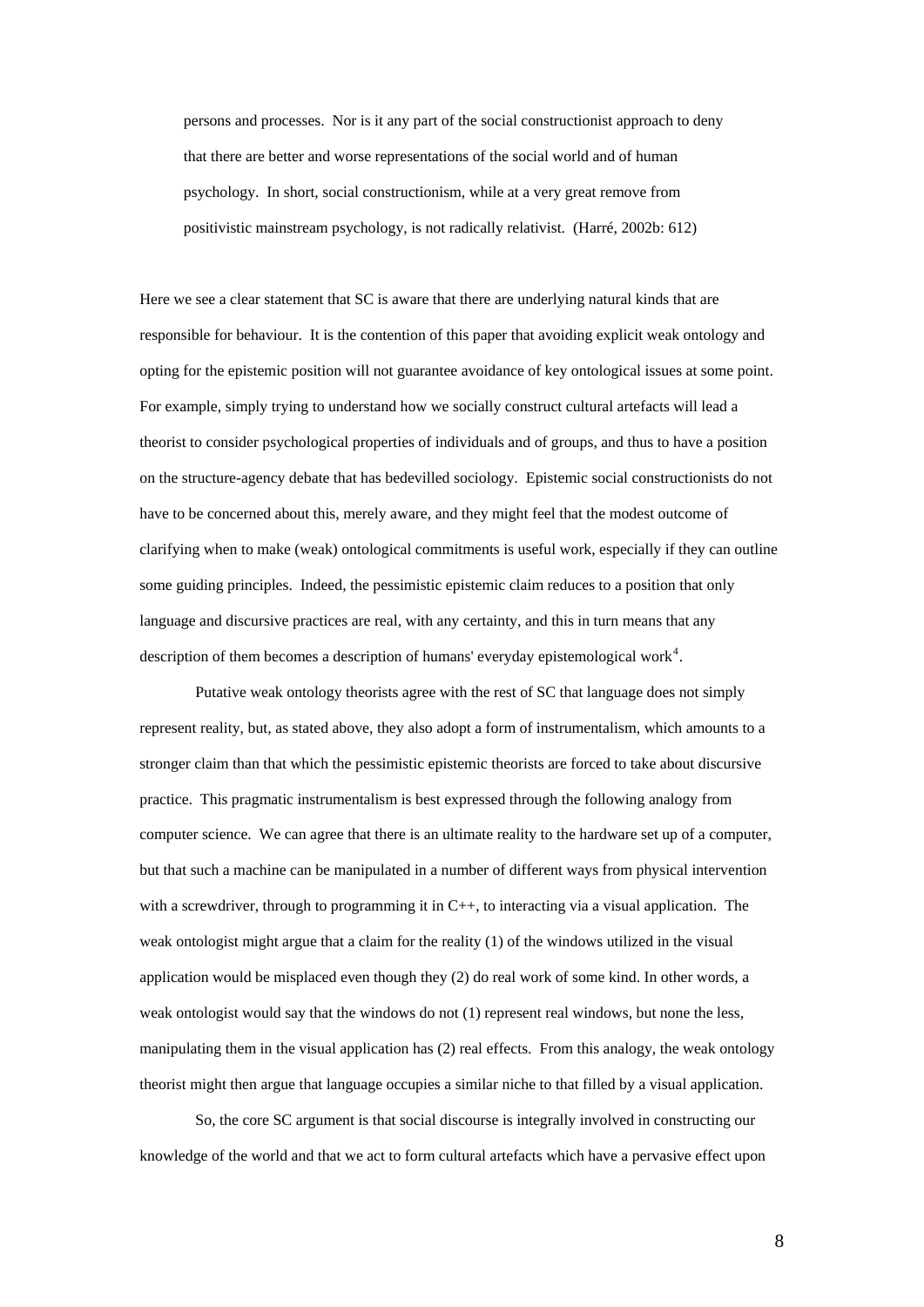our psychology. However, some social constructionists would bridle at this description for implicit within it is the assumption that individuals make up social groups and have their individual psychologies affected by social processes. Pessimistic epistemic theorists can argue that the notion of the individual self, or agent, is misplaced for it assumes a natural kind for which there is no evidence beyond our use of the relevant terminology in the language games of modern psychology. Gergen supports this view:

Through developments in semiotic theory, poststructuralist linguistic theory, and rhetorical study on the one hand, and Wittgensteinian philosophy, the history of science and sociology of knowledge on the other, we begin to see knowledge not as a possession of individual minds but of human relationships. And if what we take to be knowledge to be socially constructed, then so are the long-standing assumptions about the psychological self. The implications are far reaching. (Gergen, 1999: 173-174)

Weak ontologists could think this too, with a proviso that perhaps there is something in the individualcentred speak of psychology, for example, it might serve as a useful place-marker for as yet undetermined, and quite possibly, undeterminable natural kinds. Also, as mentioned above, an epistemic social constructionist might have to commit to some form of ontology at this point, for they must situate the knowledge garnering somewhere. In other words, there is a base-line assumption that knowledge is being created and used by something that has the properties of being able to create and use knowledge.

# **A brief overview of cognitive science and its commitments**

Cognitive science (CS) has emerged over the last twenty years or more as a dominant force in the science of the mind. It is a multidisciplinary approach attempting to relate brain, cognition and behaviour. Unlike traditional cognitive psychology it uses a number of methods including those of philosophy, linguistics, computer science, artificial intelligence and life research, biology, and to some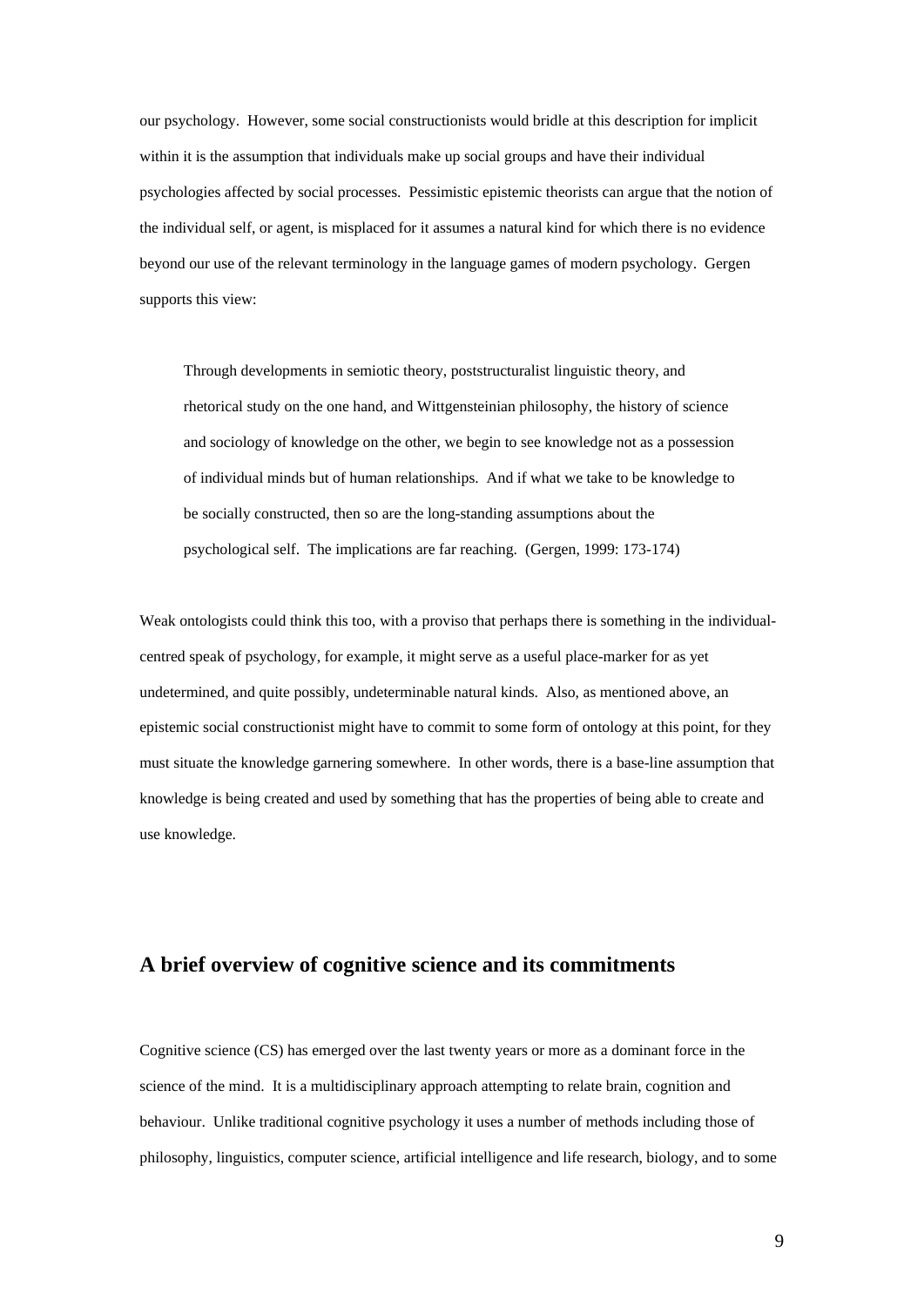interesting extent the social sciences. Like traditional cognitive psychology there is a general focus upon humans, and other organisms, as computational agents that can live in groups.

Computation is an area fraught with its own theoretical debates. Within CS a persistent discussion has been had about the relative merits of connectionist approaches versus classicist approaches. Variously this debate has been about the ecological validity of either approach, the degrees of nativism assumed by each approach, and even whether or not connectionism is truly a computational viewpoint (see MacDonald & MacDonald, 1995). Computation, according to classicists, can be regarded as processes operating over representations. So, by analogy, one view of language has it that there are words, which are representations of objects, events, states-of-affairs and abstract concepts, and they are combined according to formally describable rules into sentential form. Sentential form delivers a semantic content that is novel. Cognitive computation, then, is like language (which is a type of computation), and delivers syntactically structured representations (Fodor, 1975) and these representations play a causal role in the production of output, by changing states in the relevant system (see below). Cognitive processes are to be understood in terms of their function of mediating regular input-output relations.

For the connectionist, representations play no role in the production of behaviour, indeed there are no representations in connectionism but instead patterns of activity that are thought to be analogous to (albeit very abstractly) the patterns of activity seen in real neural networks. Input simply stimulates a specific pathway through this network that results in output. The regularity of input-output relations is to be understood in terms of the internal biases that allow certain pathways to arise. Biases are understood (again very abstractly) as thresholds of activation at synapses such that appropriate levels of input will stimulate a certain set of synapses and hence define a path through the network. Threshold changes are established through various learning rules that have much to do with colloquial notions of associative learning.

Classicist cognitive systems have been further characterized in a number of different ways. For example, thinking systems have been understood in terms of mental states, such that being in a particular mental state will lead to the production of a particular behaviour. Mental states have been categorized as intentional states, with the property of *aboutness* since they are 'about' something. Beliefs, desires, intentions, hopes etc. are all examples of intentional states because one believes *in* realism, wants *a* cake, and hopes for *a* holiday. So intentional states are representational states and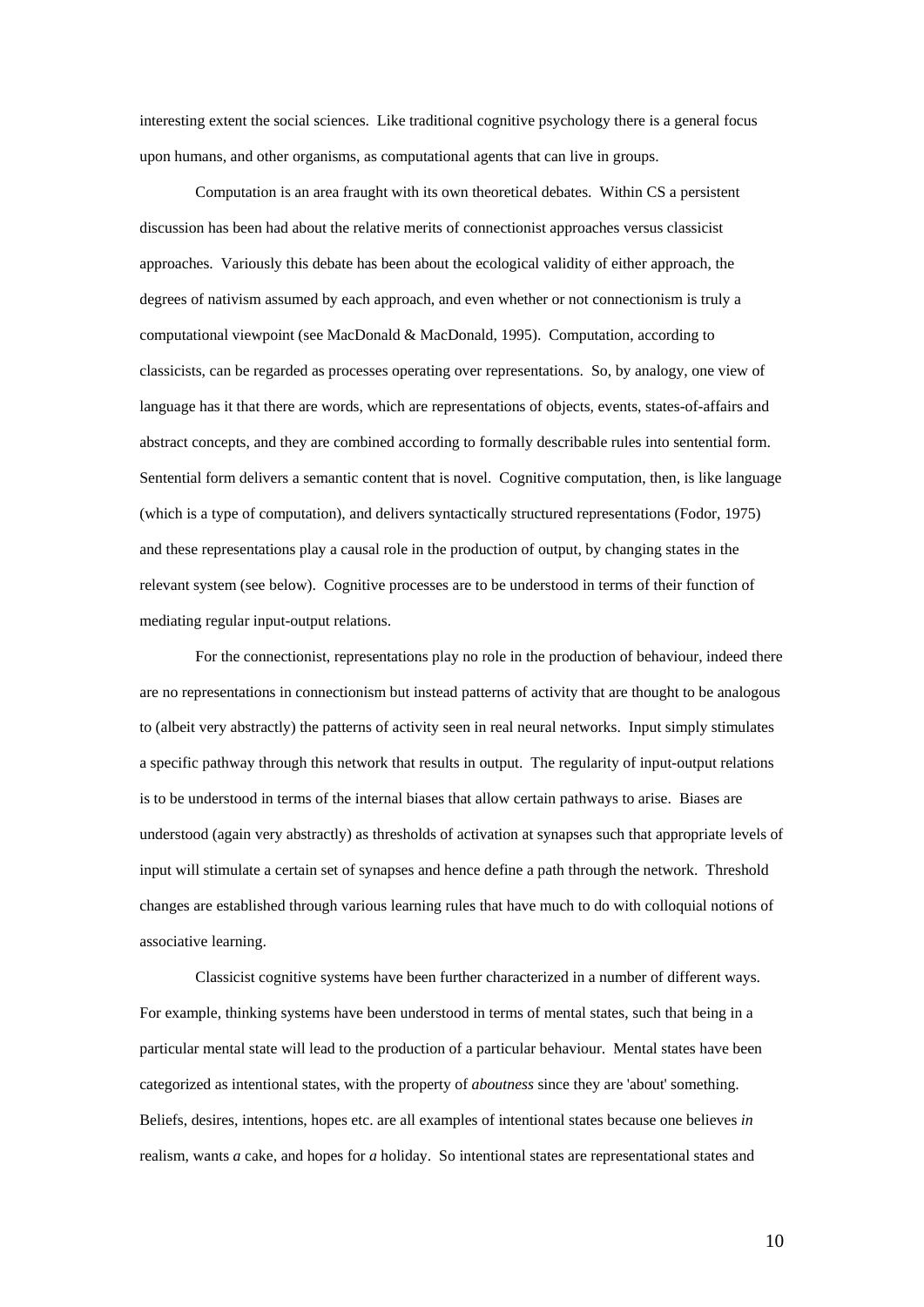they can be seen to be linked to behaviour. If you are told that Inbal bought a cake from a shop then the likely folk explanation that you would produce is that *Inbal wanted a cake*. Thus you would assume Inbal had mental states and that these mental states caused her behaviour. If asked to elaborate you might posit that Inbal was hungry and receiving some signals of her hunger. This put her in mind of cakes, and then of wanting them and then she went to a shop in downtown Tel Aviv and bought one for a few shekels<sup>[5](#page-28-4)</sup>.

The exploits of Inbal make intuitive sense against the backdrop of this folk theory because we all have the experience of having such mental states and we see them as part of a motivational system. What is more, we know we can use mental states to think about possible actions and evaluate them, such that not all mental states lead to behaviour, and can in fact suppress behaviours. This has led to much theoretical discussion, within classicist schools, about the ontological status of intentional states, as well as attempts to refine their characterization in order to capture the formalism of thinking. Under standard physicalist assumptions we might assume that mental states are physically realized in the brain. Theorists have argued that mental states are type-identical with brain states (Place, 1956; Smart, 1959), or token-identical, or supervenient upon brain state transitions (Kim, 1993). Identity theses arguably run foul of Leibniz's Law, which states that if two terms refer to the same entity then what can be said of one term can also be said of the other. Thus, if we claim that brain state X is identical to the mental state of wanting to be unfaithful we ought to be able to say both that wanting to be unfaithful and enduring brain state X are morally dubious, and for those statements to do the same work as one another. Intuitively it would seem that certain types of explanations involving mental states are qualitatively and informationally different from those involving brain states, such that asserting the moral status of a brain state appears meaningless. Supervenience theses leave us with the issue of where to locate causality – if in the brain states then what need is there of mental ascription, if a property of mental states then we run the danger of abandoning physicalism (see Ross & Spurrett, forthcoming). Some, from connectionist perspectives, have argued that mental states are no more than folk-science and there is no reality to them at all. The job of CS is to eliminate such talk from psychology and replace it with a proper neuroscience (Churchland, 1981). Others have taken a more pragmatic instrumentalist view and argued that whatever the ontological status of mental states (and note that all of these positions are talking about degrees of realism, from zero to some) they seem to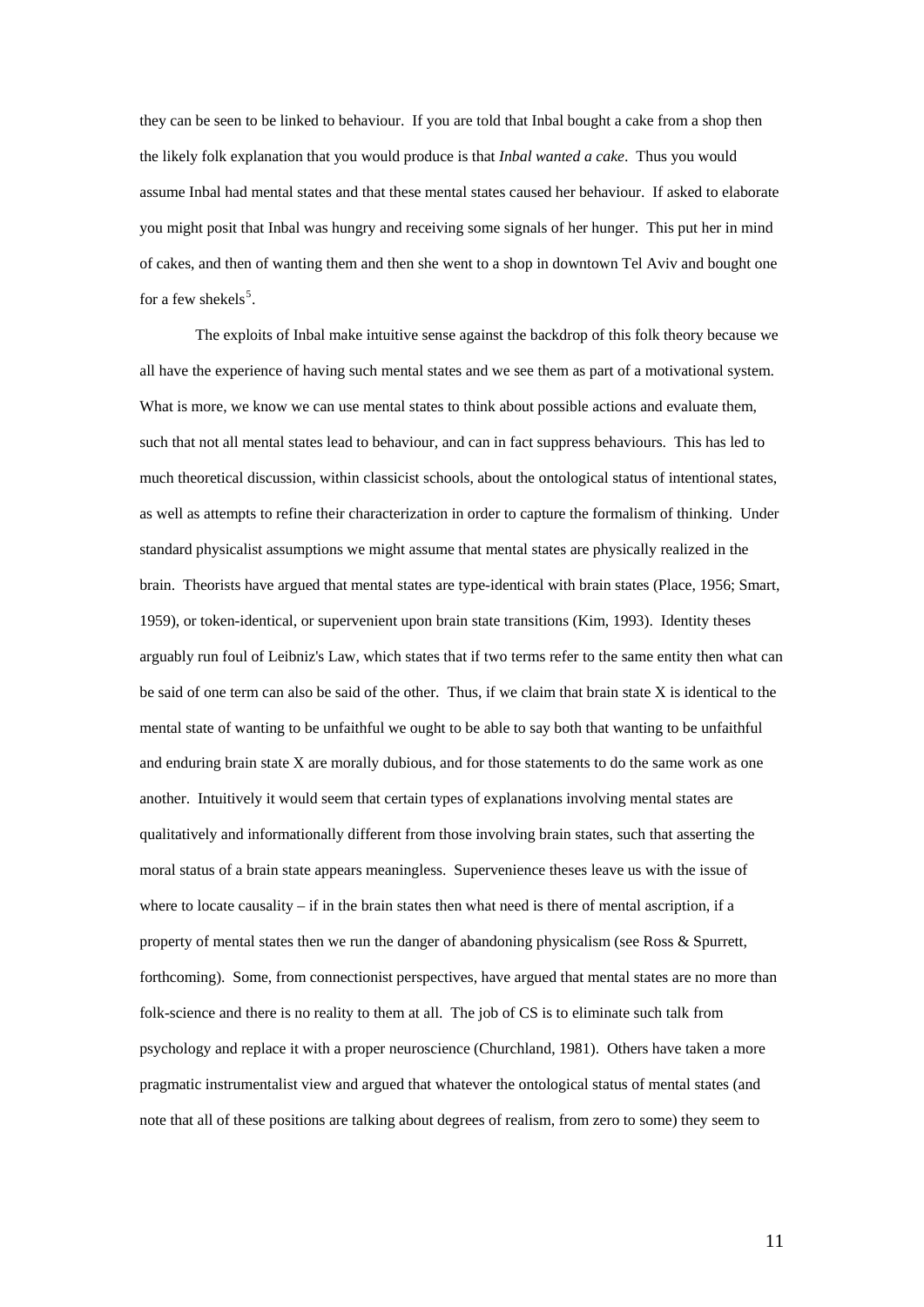have predictive explanatory power and this might be indicative of tapping some real formalism, albeit in an abstract and distant fashion (Dennett,  $1987$ )<sup>[6](#page-28-5)</sup>.

There is much, much more to say about the above discussion but this is not the place for that. Instead, I want to draw out a general point from the above summary. Where classicism and connectionism differ is in their ontological commitments. As with SC there are a number of possible positions available to a cognitive scientist from an instrumental and weak ontology to a very strong and eliminativist ontology. But, just as SC is held together by a concern with social processes and conventions both classicism and connectionism rely upon a basic notion of information processing.

# **Information and cognition**

If a system can exist in S1 to Sn states, that input which causes it to change from, for example, S1 to S2 is *information*. Input can be understood very broadly in this context such that oxygen entering the lungs is a form of input, and also a form of information as it changes the state of the pulmonary system, and in turn we could see this system as computational (Cosmides, personal communication).

Cohen (2000) has noted that the etymology of information "connotes a distinctive arrangement" (p. 13) or form which is an idea emerging from Shannon's (1948) attempts to improve fidelity in telephone transmissions, such that the input matched the output as best as possible. In order to achieve this Shannon required a measure, a method of calculating the amount of information in a message, the degree to which the message conformed to specific arrangement or form. Cohen refers to the property of having a specific arrangement as being 'just-so'. Shannon hypothesized that the degree to which an arrangement is 'just-so' is related to the other possible arrangements of the relevant elements of the message, which can be understood as possible errors. So, if the message in question is a codon<sup>[7](#page-28-6)</sup> on a strand of messenger RNA (ribonucleic acid) – CAG – the other possible arrangements are CGA, AGC, ACG, GCA and GAC.

By regarding information in terms of a specific arrangement relative to all probable arrangements Shannon described information as a probability. The more possible errors there are then the lower the probability of the 'just-so' arrangement arising, and when it does arise the 'just-so'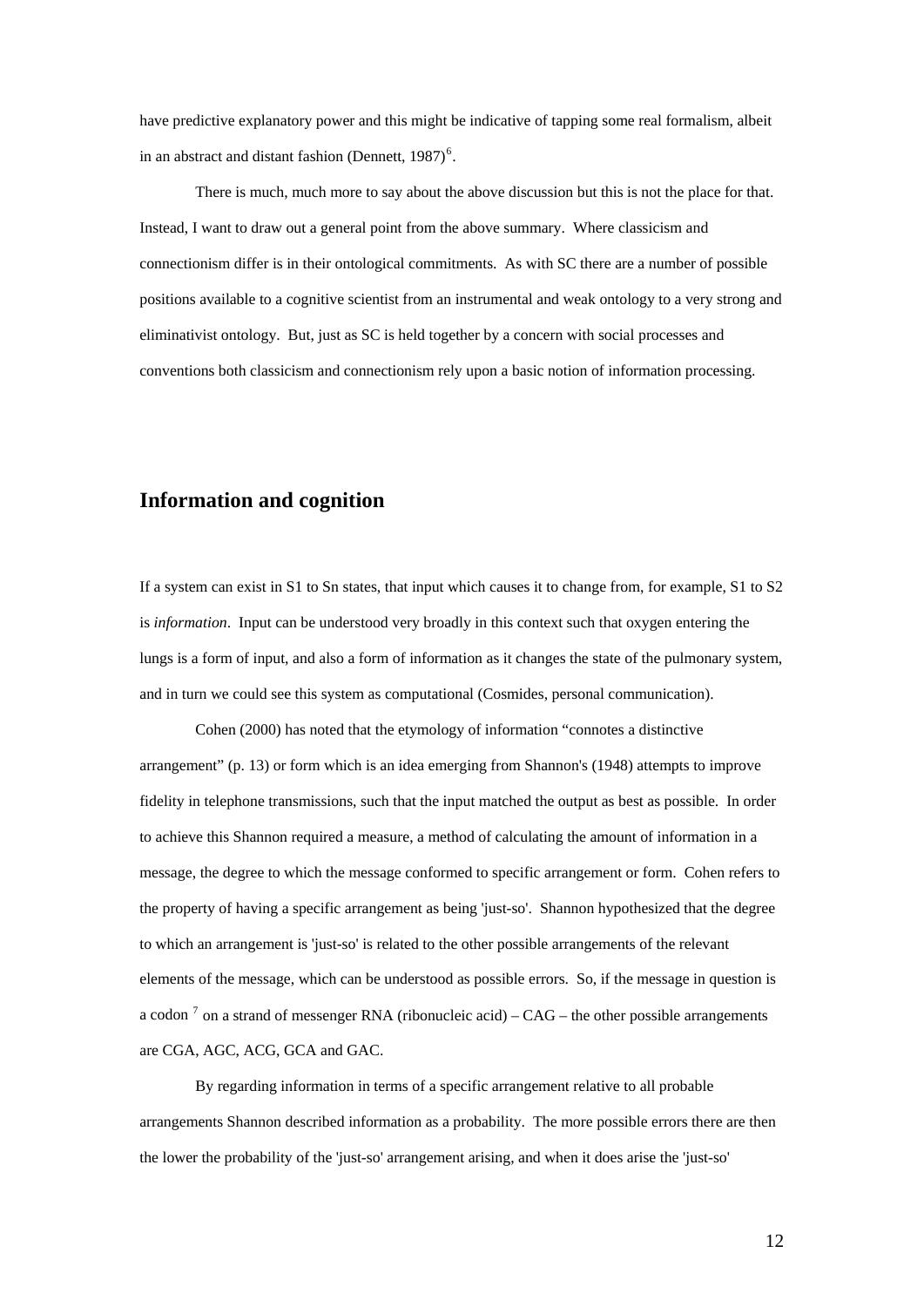arrangement is surprising. This is another way of phrasing the state shift definition of information. If a system can be in 1 + n states then the 'just-so' input that leads to state change reduces the uncertainty of the system, and becomes information. It is the way in which the system can change states that determines the 'just-so' nature of the input<sup>[8](#page-28-7)</sup>.

Cohen claims that "our ability to detect and quantify the information requires a background of knowledge that is extrinsic to the particular message before us" (p. 17). This only applies if we are looking from the outside in. If we wish to determine whether or not a string of elements is a true message then we will need extrinsic knowledge of the whole alphabet of elements and the rules determining their combination. Code-breakers cannot crack a cipher with just one word as a sample. This concern brings to the fore a notion of meaning – the external judgment is essentially based on semantic knowledge. However, there is no need to posit that the system 'uses' such semantics, for any given system in a sense embodies the semantic 'rules' by flipping states on receipt of the appropriate input. But, the key point here is that a natural scientist is taking the external view when trying to decipher the information-to-system relation, and the principal method of beginning this task is to look at the function of the system – what work does it achieve?

**\*** 

If information is only defined in terms of state shifts then the focus upon cognitive systems is a focus on types of states, and types of states have attendant types of information. What, then, marks the line between a cognitive and a non-cognitive system? One clear answer is the function it performs – pulmonary systems are for oxygenating blood and thinking systems are for producing behaviour.<sup>[9](#page-28-8)</sup> Another answer, and one that must relate to any functional typology we choose to adopt, is that cognitive systems have many layers of information processing some of which include processes that resemble hypothesis construction and inference, or more minimally, pattern completion. This means that cognitive systems are set-up in such a way as to generalize from minimal input and produce a state change. This adds a probabilistic element, for the system is acting *as if* it has the full message when in fact it does not. Pulmonary systems cannot rely on pattern completion in the advent of an inadequate oxygen supply. So, pulmonary systems rely, for their continued success, upon an informationally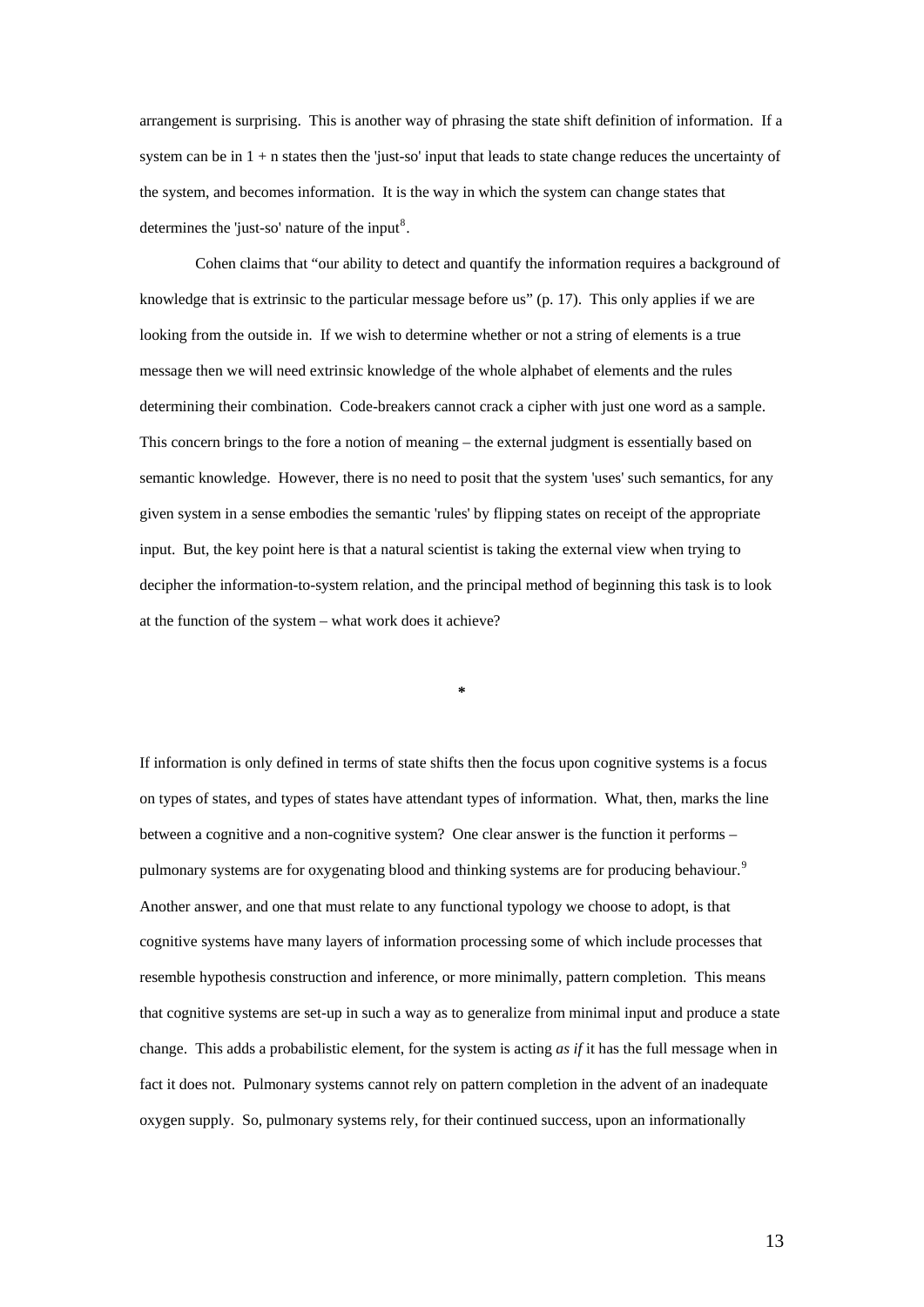stable environment. Yet, it would seem that cognitive systems can exist in more variable informational conditions and this affords a degree of plasticity for those organisms utilizing such systems.

Cognitive systems, as information processing systems, are often hierarchically organized. This means that when the system receives an appropriate input this is transformed into an output that then becomes an input for another system. Having hierarchically organized systems like this allows for a great deal of sophistication in processing environmental inputs, for it allows for a multiplicity of responses to a situation, and is another contribution to cognitive plasticity.

This hierarchical plasticity effect can be thought of in another way. Higher order cognitions, such as thinking systems, are to be seen as the product of multiple lower-level, or dumb systems such that cognitive science is not looking for an essential ghost in the machine in order to explain behaviour (see footnote 9). Indeed, the arrangement of lower-level systems to produce higher-order systemic effects places a focus upon design 'decisions' that allow for appropriate functional organization to produce higher-order cognition. Under naturalist assumptions the source of such design is evolution through natural or sexual selection. Thus, function is conceived of in terms of the putative adaptive effects of specific cognitions.

Given the last point we can conceive of an evolutionary history of increasing systemic complexity. More importantly, we can see each sub-system that contributes to higher order effects as having its own function or set of functions, and such functions, under naturalism, can be understood as possible adaptations. We shall return to this idea when discussing notions of social and natural functions.

#### **Interim summary**

I have now introduced two basic overviews of SC and CS. I have argued that SC can afford a weak ontology, and an epistemic position. In my description of CS I have shown how there are also a variety of ontological positions on offer. There is also, in fact, a branch of CS that uses theory to further the British Empiricist project of understanding how science is possible and how we do it (see Carruthers,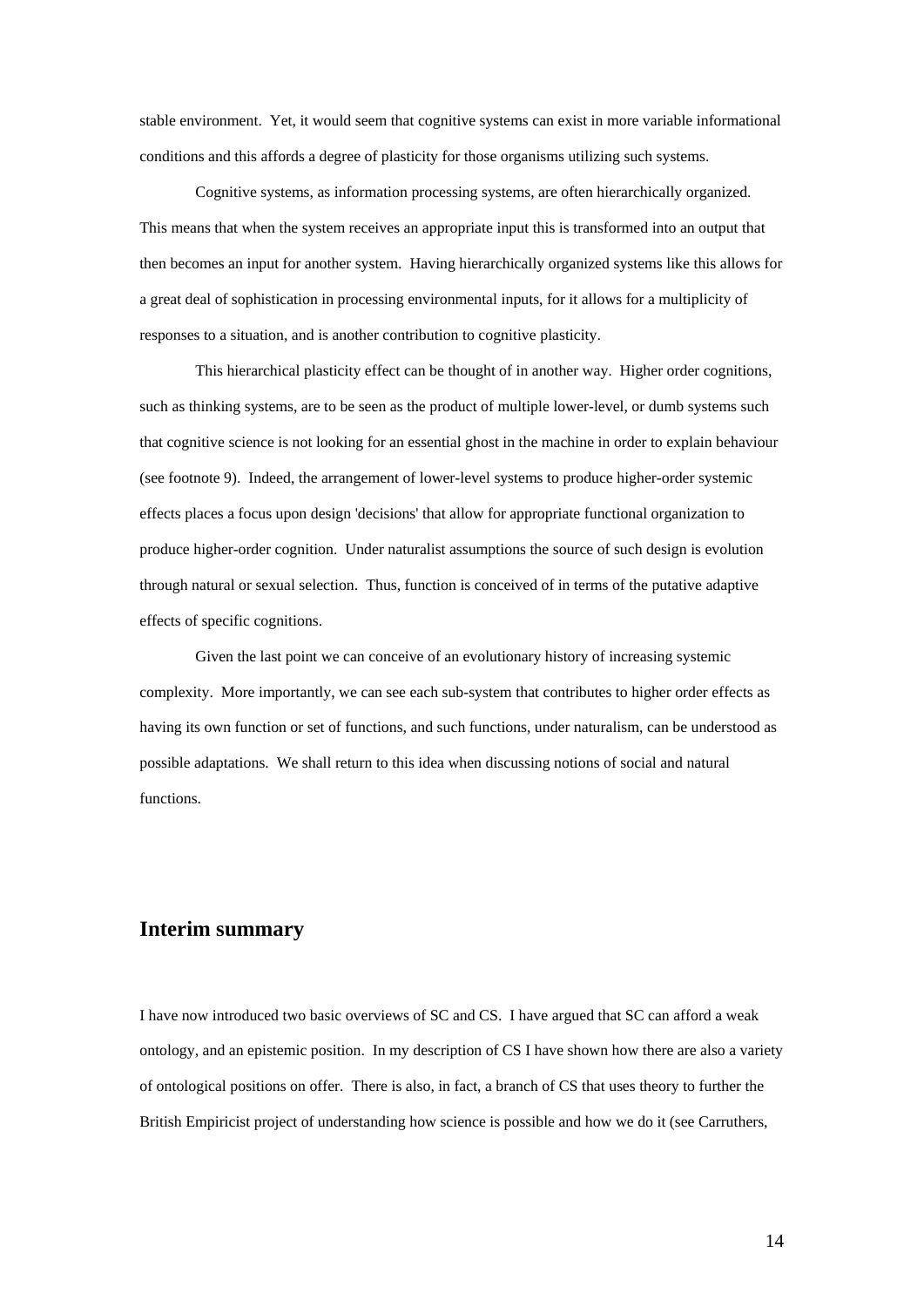Stich & Siegal, 2002). This provides a form of epistemic project, but one that is very different from that of SC.

I have also maintained that the varieties of SC positions are held together by a concern with social processes, whereas the varieties of CS cohere under information theory. The rest of this paper will now argue that SC and CS also cohere under information theory and I shall draw out the consequences of this for future research.

#### **Social information**

SC relies on the concept of information. This is not to say that social constructionists directly espouse information theory, but simply that SC can only achieve its ends by discussing information, albeit indirectly.

As we have seen information is to be understood in terms of its role in the reduction of uncertainty, and, information can only be made sense of by relation to extrinsic factors such as (a) a backdrop of knowledge, such as that which allows the recognition of the message (Cohen, 2000), or (b) in light of the function of the system in question. It is to function that this paper now turns.

Social constructionists – whether ontological or epistemological – see language as playing a crucial role in human life: language use affects behaviour. They can either locate their behavioural descriptions in individual agents or in groups, but what is of interest is that they posit state changes as a consequence of language use, and 'use' can be construed as language input into a social system. The SC view of language has led to a variety of ontological commitments but what is not debated is that language performs a function. This generally takes the form of discussing language games that are the product of some order of social convention. The convention determines the function and this function is sufficient to make sense of the message – to provide some semantic content, howsoever you wish to conceptualize such a thing.

This description is commensurate with the baseline program of CS. CS has many debates about natural kinds but all approaches discuss regular input achieving state change. The nature of the kinds of computation that operate over information is the subject of much theory, but there is no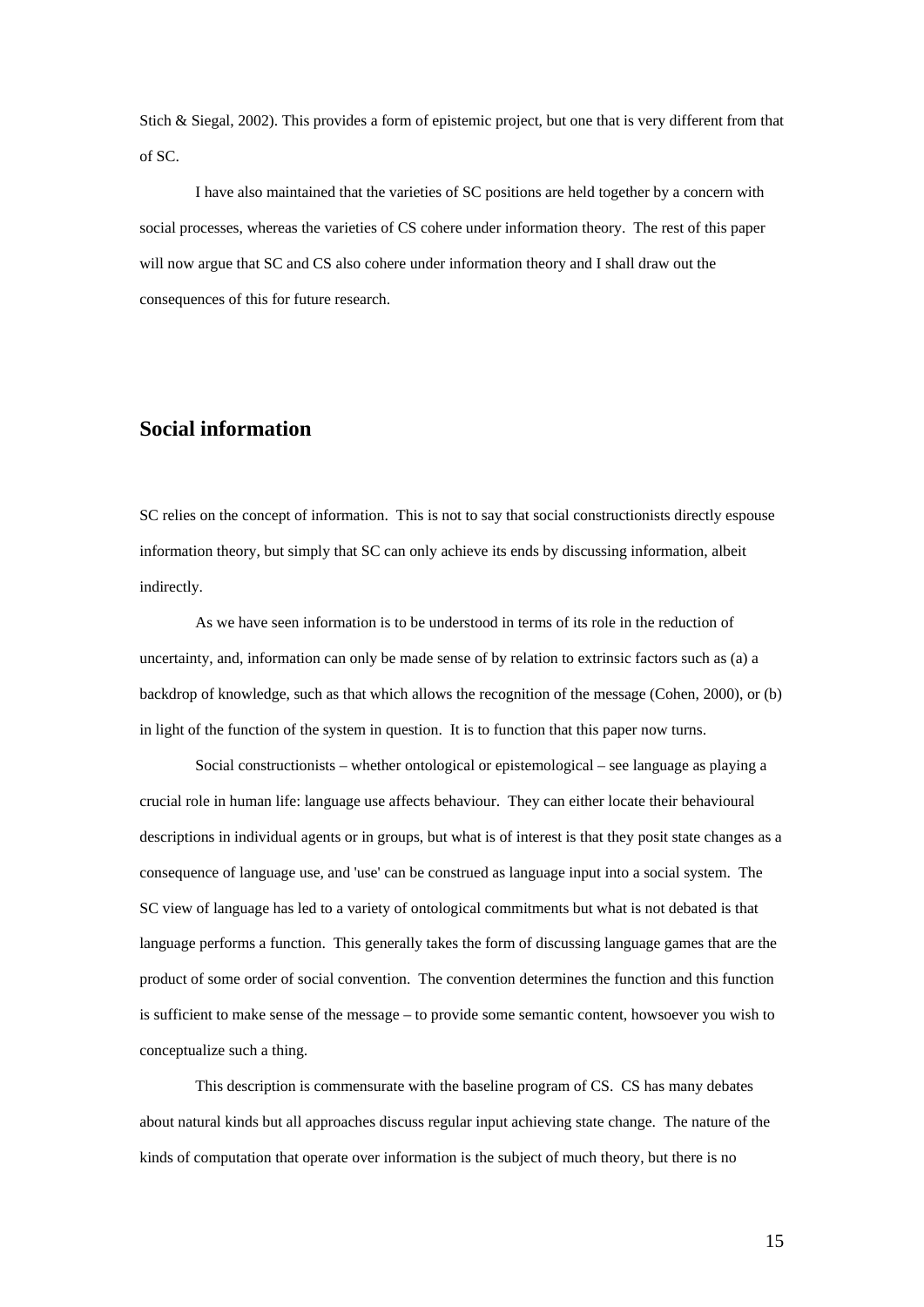disagreement about the role of information. CS, that has taken the naturalist turn, looks to uncover the functions of systems that change states in terms of evolutionary theory. They look for natural functions, and this in turn makes sense of the information processing $10$ . SC might not regard itself as part of the new naturalism and therefore not in the business of looking for natural function. Nonetheless, they do look for functions, and these might be termed social functions.

#### **Natural and social functions**

The concept of function under discussion is simply the concept of the work done by a system that can be changed by informational input – in a sense it is the consequence of state change. The distinction between natural and social function in this paper has been contrived in order to draw a distinction between the natural science project of much CS and the project of SC. The argument is that both CS and SC discuss system change through input, and therefore are dealing with information, but in order to make sense of that information both CS and SC need to be clear about the work done by the relevant systems.

A social function, for SC, is some order of social work. For example, we might decide to analyze the arena of occupational psychology, as Johnson and Cassell (2001) in fact do, using a discourse analytic approach, which is not the only tool in the SC box. Johnson and Cassell argue that non-SC approaches to occupational psychology have focused, among other things, upon conceptions of stress and job satisfaction. Measures have been constructed that purport to record the level of these psychological states within individuals and in so doing this adds legitimacy to ontological claims to stress and job-satisfaction as actual psychological kinds, and has become part of the discourse of people in the workplace. Unsurprisingly, Johnson and Cassell dispute the wisdom of this on the grounds of referential uncertainty<sup>[11](#page-28-10)</sup> and argue that, by declaring the ontological status of such states, an industry of interventionists has been spawned. From Johnson's and Cassell's perspective what is really going on is the construction of a discourse that is dependent upon social approvals and conventions, and goes onto have effects upon how people interact. They make the following point: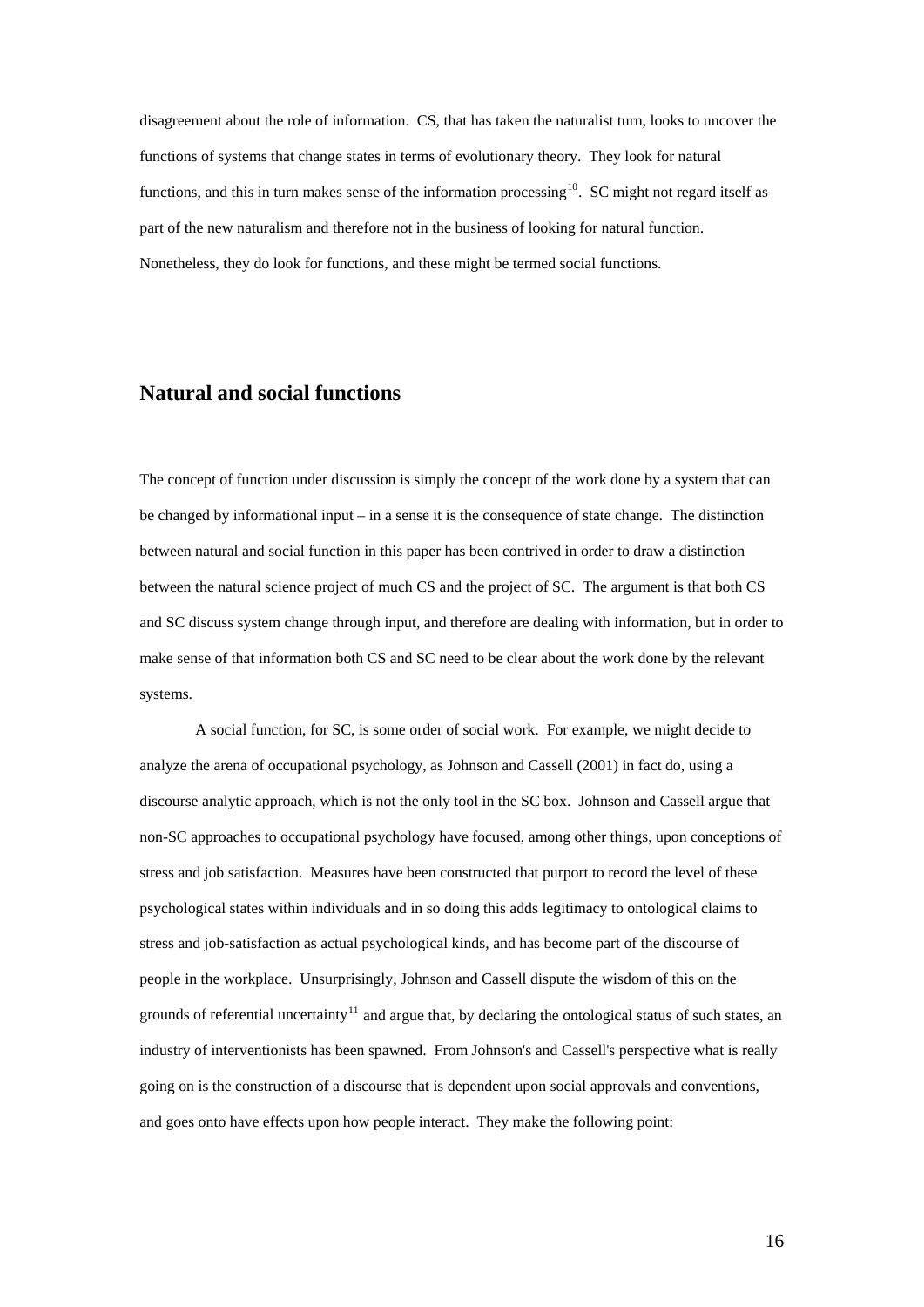Organizational members may be differentiated according to their participation in a discourse which shapes their subjectivity. For instance, those groups that accept and deploy discourses enjoy an aura of expertise and material privilege within organizational hierarchies while those who are unable to deploy that discourse lose status. Indeed, deployment of any discourse is seen as empowering those people with the right to speak and analyze while subordinating others who are the object of knowledge and disciplinary practices produced by the discourse. (pp. 136-137)

This is a statement of social function. The authors see the function of producing accounts of stress and job satisfaction as that of imposing a social hierarchy on a particular group – and to some extent that group is defined by its acceptance of such accounts – and the implication is that status, which is a relational property, has effects upon other aspects of individual lives and group composition. So this is the work done by the social system as a result of particular linguistic input.

Applying the term 'natural function' to the work done by cognitive systems could be read simply as a distinguishing nomenclature, so as not to confuse it with social work. However, under the naturalism already outlined in this paper, it can have a more specific meaning. Those cognitive systems that have been selected for by evolutionary processes, i.e. those systems that have emerged as adaptive responses to specific ecological contingencies over long historical time, have the natural function of delivering the adaptive response under specific conditions – those conditions providing the appropriate informational input. Many behaviours, from a preference for a certain waist-to-hip ratio in sexual partners (Singh, 1993), to a disposition to make optimal decisions in low information circumstances (Gigerenzer & Todd, 2000), can be conceived of as the outcome of natural or sexual selection and the product of cognitive information processing systems. This could potentially lead to a pan-adaptationist view such that all cognitive functions are seen in this light, or to a more moderate view that some cognitive functions are like this. If one takes the latter position, one still has to assume affects of evolved natural functions upon the rest of the hierarchically organized complex cognitive system, unless one wishes to deny naturalism, or some of the suppositions of cognitive plasticity.

Natural functions, then, can be interpreted against a backdrop of evolutionary theory. Evolutionary theory has a clear view of what an adaptation is  $-$  a trait that causes the underlying genes to increase in frequency within the gene-pool relative to other genes (see Andrews, Gangestad  $\&$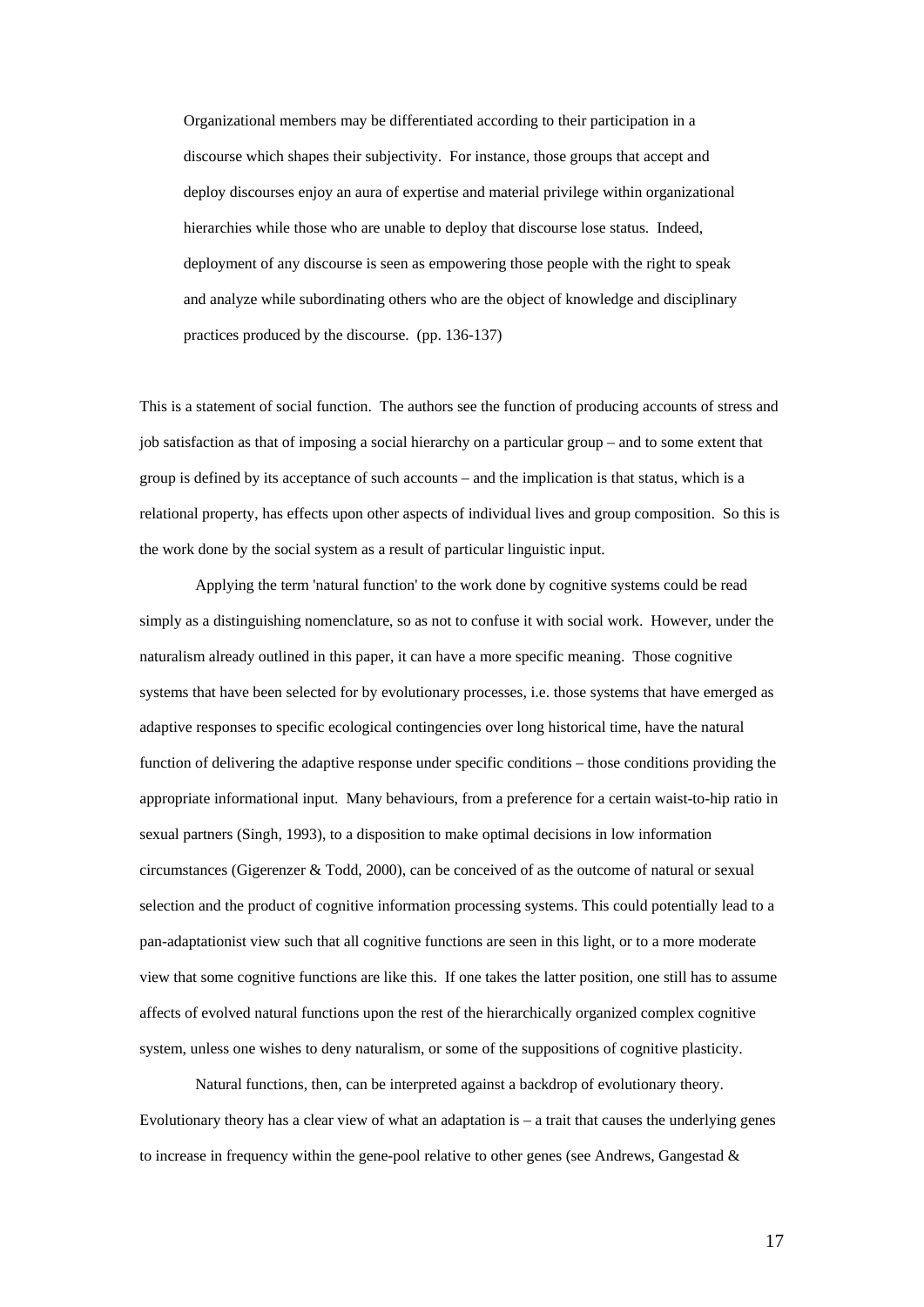Matthews, 2002) – and allows for the production of behavioural predictions in light of knowledge about ecological contingences. Predictions serve to test the integrity of the functional analysis, but there is no commitment here to a precise (ontological) description of the system that delivers the function.

Natural functions could still be described without a commitment to naturalism for one can see the effects of output from cognition and the description of such input-output relations amounts to an account of the work done. But testing the integrity of such functional analyses is difficult without an extrinsic theory such as evolutionary theory. SC seems to lack just such an extrinsic theory when it comes to describing social functions.

### **Naturalism and system boundaries**

There has been much discussion of systems throughout this paper, with especial reference to their role in information theory. Although practitioners of both CS and SC can readily talk about systems and system related concepts, such as hierarchies, one question has been left hanging in the discussion – what are the boundaries of a system<sup>[12](#page-29-0)</sup>?

A simple definition of a system is "a group or combination of interrelated, independent, or interacting elements forming a collective entity" (Collins English Dictionary, 1991) but this definition does not provide a principle for individuating a "collective entity." There is, however, an answer to this problem from naturalism.

The second law of thermodynamics states that the physical universe is constantly moving toward maximum disorder. Maximum disorder is a condition with no systemic properties and is referred to as entropy. Interestingly, Shannon used the concept of entropy to refer to the uncertainty of a system, and as we have seen it is the formalism of an input that resolves this uncertainty for a system and is thereby informative. Given this law it is noteworthy that we find matter organised into ordered lumps delivering apparent functions, such as we see in organic life. Organic life, then, is fragile, surprising and clearly requires a process to establish and maintain its organisation. The kind of naturalism outlined in this paper argues that natural selection is this process (Tooby, Cosmides & Barrett, 2003).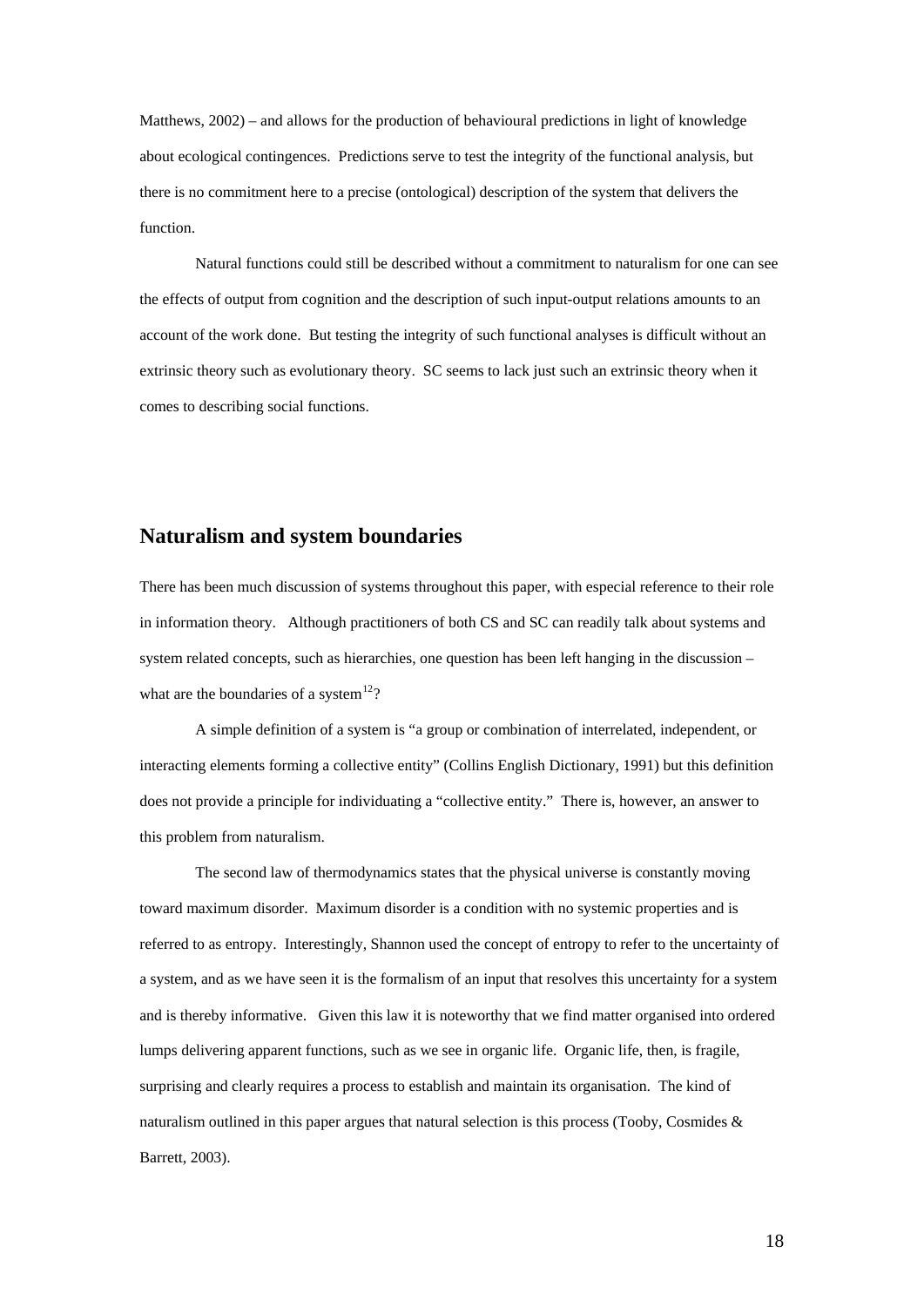From an information theoretic perspective the process of natural selection becomes one of designing organisms that can take inputs from the environment and use them informationally. Those inputs help the organism to survive (which amounts to maintaining coherence despite the prevailing drift to disorder) and reproduce. In this sense natural selection builds information processing systems that represent the external environment veridically (see footnote 10) and it is this notion of natural functionality (see above) that determines an adaptation.

For those taking the new naturalism seriously, the answer to the question of system boundaries becomes an empirical question understood in terms of the preceding framework. The task confronting any such behavioural scientist is to take a candidate behaviour and apply an adaptationist analysis. This means analysing behaviour with regard to its effects upon survival and reproduction, or more precisely its effects upon relative gene frequencies. Such analyses will often lead to new precision in describing and characterising behaviours. For example, Profet (1992) applied an adaptationist analysis to morning sickness, asking the simple question "why is something that is so apparently detrimental to a mother so regular an occurrence across cultures and pregnancies?" This led Profet to investigate the precise timings of morning sickness during pregnancy as well as the precise triggers. Through this work she was able to establish that morning sickness occurs at a point when the foetus is most vulnerable to a variety of teratogens<sup>[13](#page-29-1)</sup> that are present in normal foodstuffs consumed by the mother. Thus it would appear that morning sickness is an evolved disposition to be sensitive to certain food inputs at an appropriate time, and to remove them before they cause harm. Morning sickness, therefore, is not just general sickness. The adaptationist analysis provided a detailed functional decomposition and suggested the outline of a system that responds to particular inputs; in this case a certain class of teratogens. Once we know that teratogens are the input and sickness is the output we can begin to hypothesise the necessary processes that go on in between input and output, and this characterises the system and marks its boundaries, for it should only process teratogens in this way. From such characterisations more precise metabolic hypotheses can be derived and tested.<sup>[14](#page-29-2)</sup>

Profet's morning sickness system is one of many adaptations geared toward the major function of reproductive success. Evolutionary psychology continues to find many such systems serving this ultimate function and in so doing is helping to build a picture of the interrelatedness between various reproductive subsystems, such as Profet's, and the overarching function. The overarching function of reproductive success makes it legitimate to discuss a reproductive success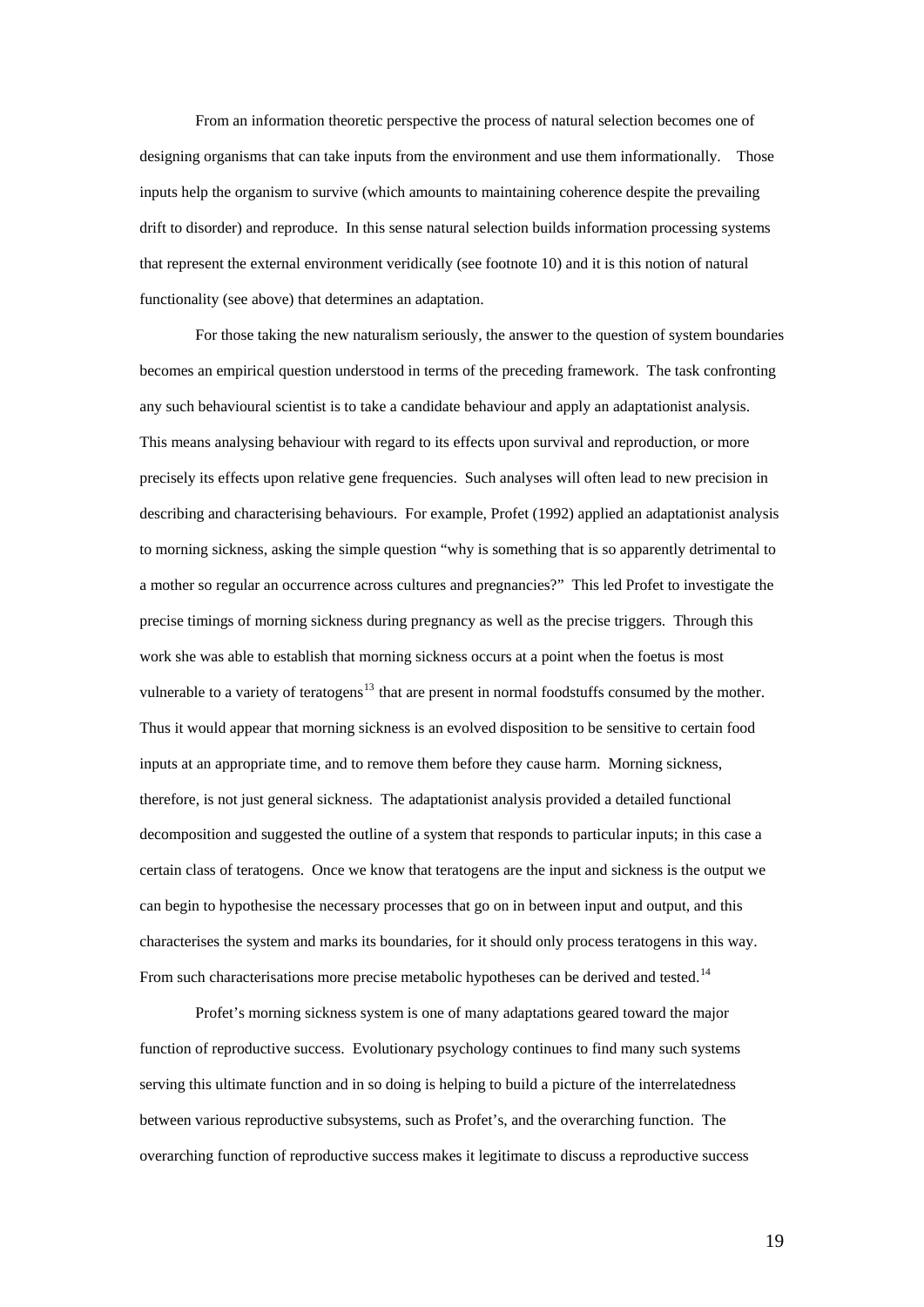system, but only with due reference to the multiple problems and solutions that go to deliver this overarching function. Put more bluntly, there is no such thing a general problem of reproductive success that can be solved, instead there are many problems from mate finding, through mating to pregnancy and child rearing. In this way evolutionary theory provides detailed analysis of system and subsystem boundaries.

It is quite possible that, for various reasons rehearsed in this paper, the solution from the new naturalism would be found wanting by some SC theorists (see below). However, if one takes a weak ontological position one can appeal to some notion of order in the universe, and in so doing one can implicitly assume its opposite; disorder. Given this, a weak ontological theorist should also admit the requirement to explain order, relative to disorder, but they might not see the need to look for a unifying theory such as that outlined by the new naturalism. This is fine, but, however many theories of order might satisfy them, each and every such theory will amount to an extrinsic theory of function, in just the same way as an adaptationist analysis does.

To summarise, then, one possible answer to determining the boundaries of systems is to adopt an extrinsic theory of function. It is very hard to avoid discussion of function both as an SC and a CS theorist, as this paper has made clear, and as soon as function is discussed systems are assumed. To date the new naturalism provides a strong extrinsic theory of function.

#### **What are the consequences for SC?**

Clearly, some evolutionarily minded cognitive scientists might wish to ground social functions in theories of natural functions. Human responses to social events and the very fact of the human 'instinct' to live socially (which in itself might be an adaptation), suggest some specific cognitive systems dedicated to this. What is more, many theorists see abstract intelligence as predicated upon social cognitions (Byrne & Whiten, 1988; Cosmides, 1989) thereby suggesting a partial architecture for a hierarchically organized set of information processing systems.

Pessimistic epistemic social constructionists would balk at this last suggestion because such a suggestion is a scientific theory and therefore subject to the problems of being part of a language game,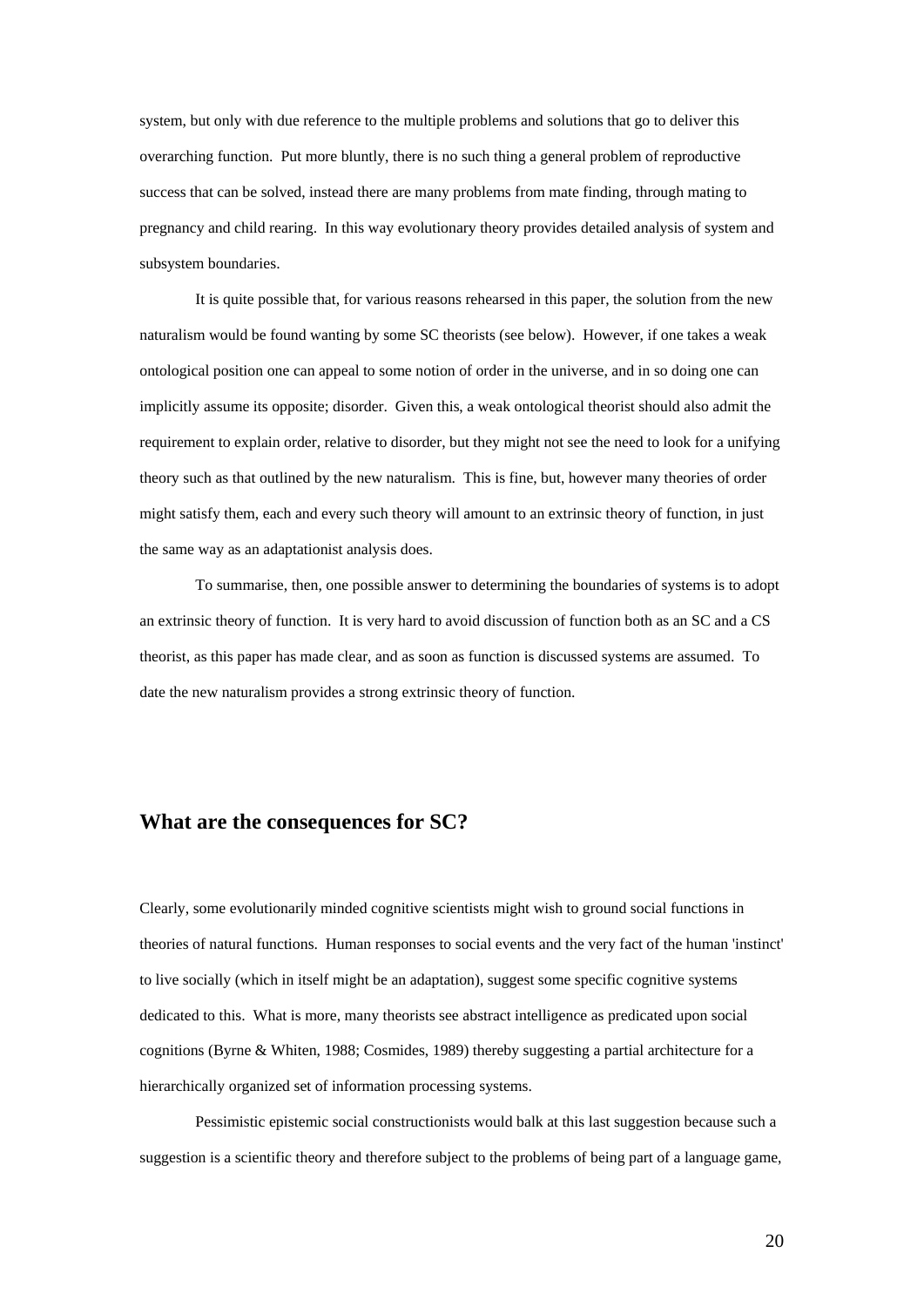and in turn raising issues of reference and realism. Weak ontology social constructionists might not be so dismissive and they would find plenty of work being done that would enable this relation to be established – broadly under the title of the evolution of culture. Here they would not find a simple biological determinism but rather an appreciation of humans' capacity to generate novel information for themselves under a variety of functionally describable situations – some directly adaptive, others not (see Plotkin, 2003; Wilson, 2003). That this work looks to source the social construction of culture and cultural artefacts in an evolved psychology (see Barkow, Cosmides & Tooby, 1992) might find accord with Harré's views cited above. For example, within contemporary CS there is a move to externalize much cognitive processing based upon our use of external tools such as pencil and paper as well as upon our use of socially shared resources, such as discussion groups to come up with new solutions to problems (Clark, 1997; Simpson, 2004). The debate focuses upon how much internal machinery one needs to deliver complex human behaviour. The occasional weak ontology social constructionist might have qualms about positions that posit any internal machinery, but, as said, such claims can be treated instrumentally. More importantly, given the functional commitments of evolutionary theory such cognitive science does not amount to an ontological commitment beyond discussing the functional demands of cognition and the likely carving up of that functionality.

Not all within SC would wish to adopt the new naturalism of CS, yet they might concede that both SC and CS are labouring under information theoretic conceptions. To all intents and purposes such SC theorists might feel they can carry on, despite this concession, as before. I doubt that this is the case for all of SC.

The pessimistic epistemic position that this paper has identified supports an extreme scepticism about any claims to knowing about ontology. However, as we have already noted, an adherence to information theory, bounded by functional descriptions of states and state change, amounts to an ontological commitment best stated as 'there are systems that can be in  $1 + n$  possible states.' More critically, the fact that such systems require a functional description also commits theorists to a variety of ontological claims. Ontologically Johnson and Cassell are at the very least committed to the existence of groups with specific structural qualities – for example, hierarchical organization – as well as contributions from individual's properties such as an ability to understand, or merely react to, the relation property of status. In order to have the systemic effect that Johnson and Cassell lay claim to there must be some input to the group. As with CS, this functional decomposition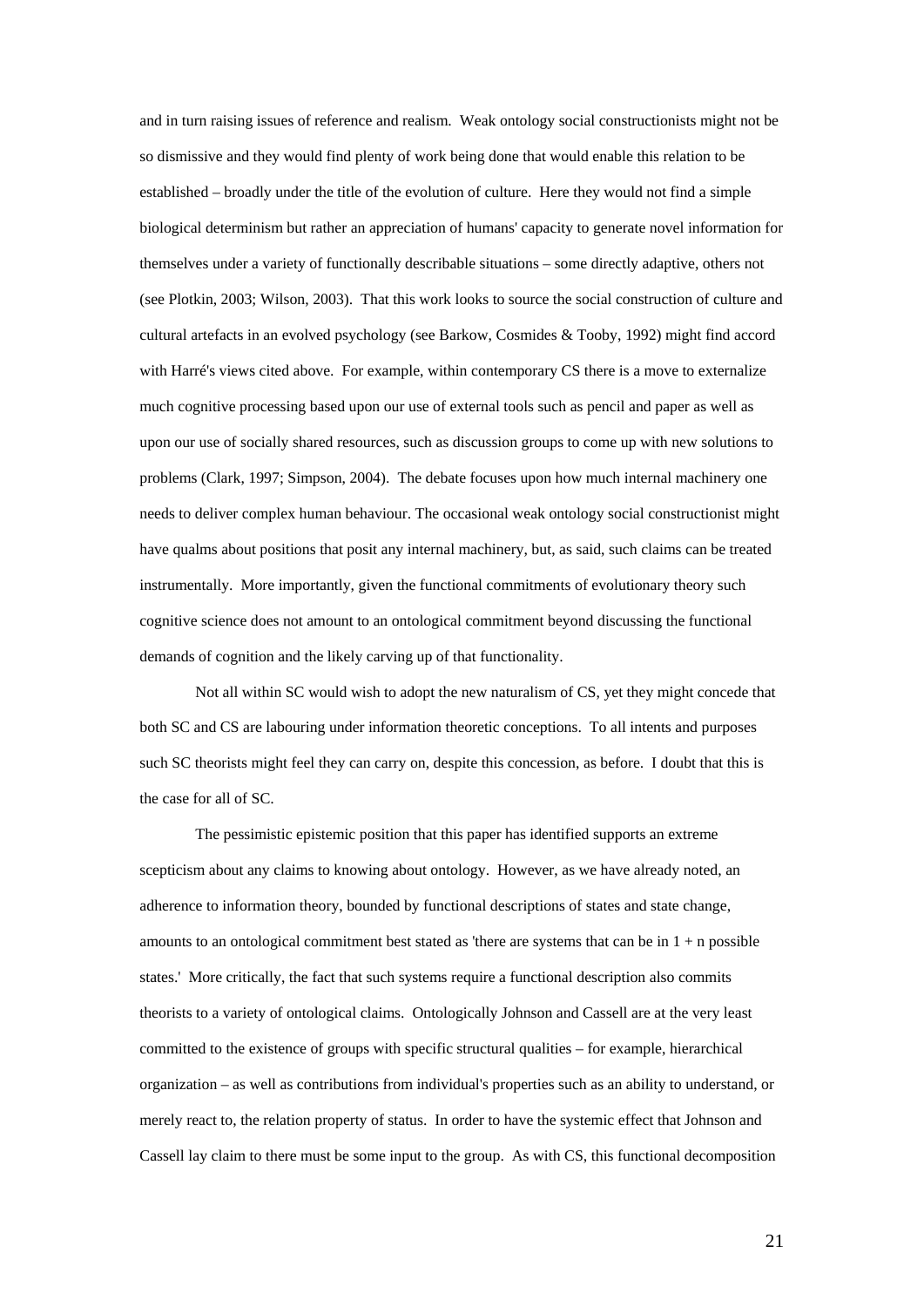has assumed underlying natural kinds, and more importantly, has actually begun to say something about how they might be. This is always a consequence of describing a function. It does not amount to an actual description of psychological kinds, for many different types of machine could implement the same function, but it does amount to a description of the *type* of psychological kind involved. Johnson and Cassell, under my conception of SC, cannot avoid classifying themselves as at best weak ontologists.

# **Conclusion**

The lengthy 'take-home' message of this paper is as follows:

Both SC and CS can be understood in terms of information theory. To understand the system that is undergoing change, as a result of inputted information, one must know the function of that system. To understand the function of a system is to understand the work that the system achieves and this cannot be done atheoretically. SC might be said to look for social functions, whilst CS might be said to look for natural functions, but both of these kinds of functions can be related.

CS, of a naturalist persuasion, has a theory of natural function, that of evolution through natural and sexual selection. Evolutionary theory not only provides an historical view of function, but it also allows us to evaluate our functional descriptions of systems by asking questions about the adaptive value of a system and also by predicting input-output relations under novel circumstances.

A pessimistic epistemic position advocate of SC would argue that the use of a scientific theory to augment functional analysis is suspect because it is merely another example of a culturally derived language game, namely positivist science, and as such there is no reason to believe in the ontological claims that support the theory. None the less, the same SC theorist would also produce a discussion about how the use of such language in science serves the function of maintaining hierarchies and certain power-relations. Implicit in such a discussion are ontological claims about social structure, and the very nature of linguistic information relative to a social system that is being defined. This SC theorist might claim to have made no reference to an external theory of social function, but under the information theory interpretation it is impossible for SC theorist to escape any ontological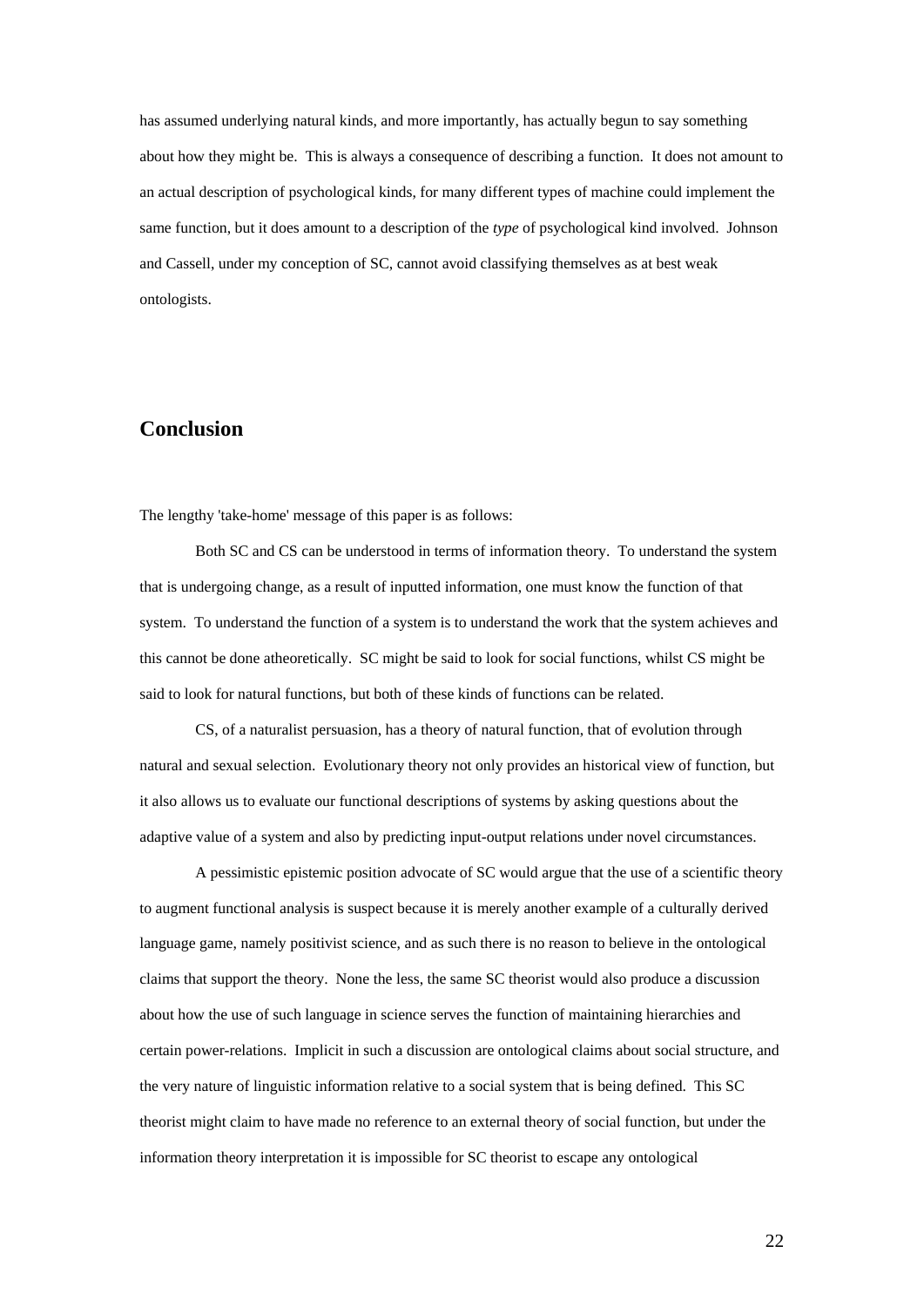commitments. This means that a pessimistic epistemic SC theorist cannot argue that, despite the information interpretation, language is still all-pervasive – because in order to make sense of that language they have had to minimally embed it in a theory of social functions which in turn entails ontological commitments beyond the initial description.

At best then, SC theorists can only take the weak ontology line and this, as I have indicated, amounts to a brand of instrumentalism. Much of CS is instrumental in its approach, relying on functional decompositions of input-output regularities to help individuate the kinds of cognitive systems that there are. There is no commitment to actual mechanisms, merely to the order of architecture that will deliver the behaviour, and all of this is measured against an extrinsic theory of natural function. Given this, and given that instrumentalism is the only route for SC, it would appear to be a worthwhile project for SC theorists to develop their own extrinsic theory of social function, or at least, to ground social functions in natural functions as suggested above. In this way SC theorists would capture the subtle complexities of social processes and their affects upon psychology.

#### **References**

- Andrews, P.W., Gangestad, S.W. & Matthews, D. (2002). Adaptationism: How to carry out an exaptationist program. Behavioral and Brain Sciences, 25 (4), 489-553
- Barkow, J.K., Cosmides, L. & Tooby, J. (Eds.). (1992). The Adapted Mind: Evolutionary Psychology and the Generation of Culture. Oxford: Oxford University Press
- Bloom, P. & Markson, L. (1998) Capacities underlying word learning. Trends in Cognitive Sciences, 2 (2), 67-73
- Bradley, B. S. & Morss, J. R. (2002). Social construction in a world at risk: Toward a psychology of experience. Theory and Psychology, 12 (4), 509-531.
- Burr, V. (1995). An Introduction to Social Constructionism. London: Routledge.
- Byrne, R. & Whiten, A., (Eds). (1988) Machiavellian Intelligence: Social Expertise & the Evolution of Intellect in Monkeys, Apes & Humans. Oxford: Clarendon Press.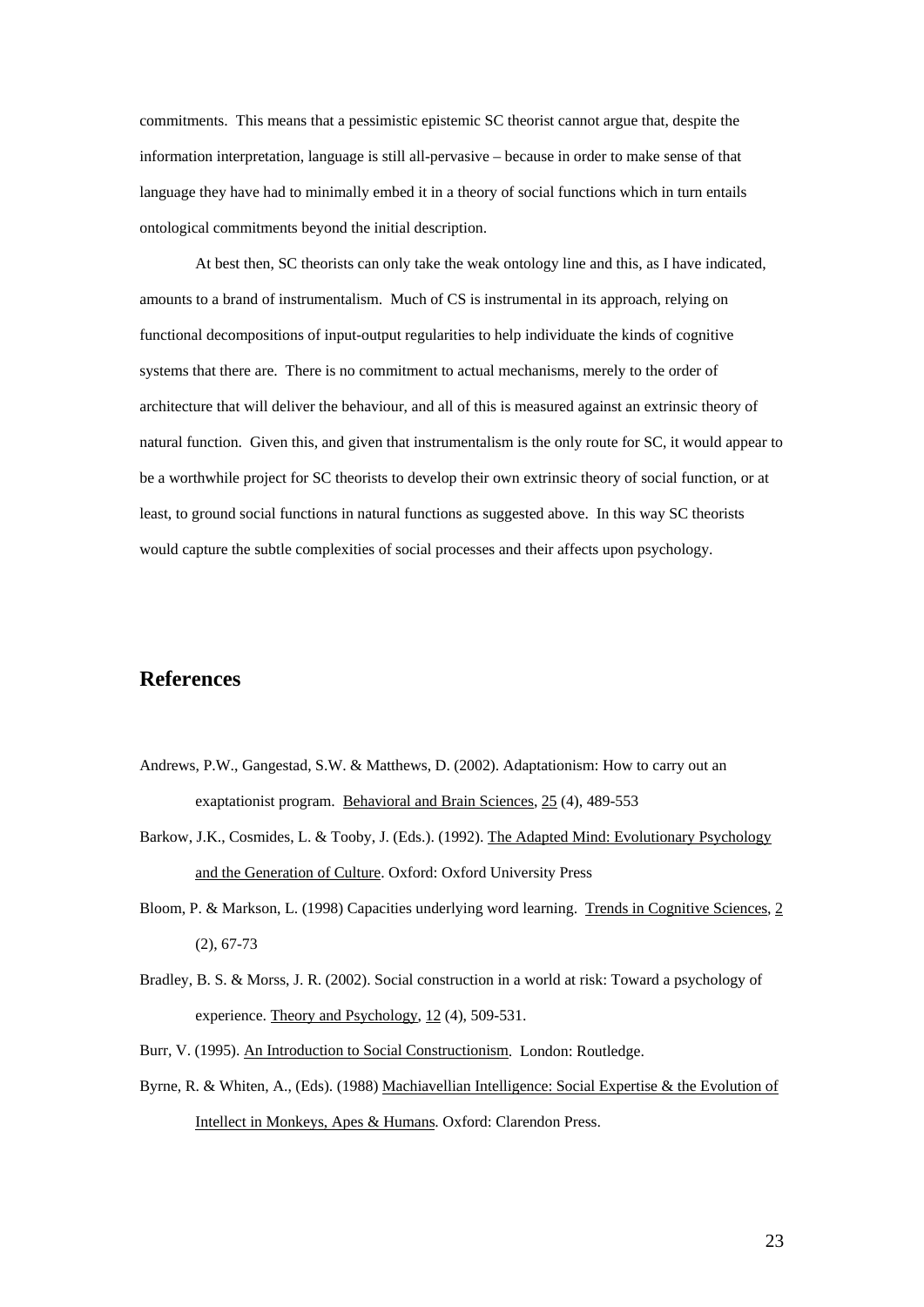- Carruthers, P., Stich, S. & Siegal, M. (2002). The Cognitive Basis of Science. Cambridge: Cambridge University Press.
- Churchland, P.M. (1981). Eliminative materialism and the propositional attitudes. Journal of Philosophy, 78, 67-90.
- Clark, A, (1997). Being There: Putting Brain, Body, and World Together Again. Cambridge MA: MIT Press.
- Cohen, I. R. (2000). Tending Adam's Garden: Evolving the Cognitive Immune Self. London: Academic Press.
- Cosmides, L. (1989). The logic of social exchange: Has natural selection shaped how humans reason? Studies with the Wason selection task. Cognition, 31, 187-276.
- Dennett, D.C. (1987) The Intentional Stance. Cambridge MA: MIT Press.
- Dickins, T.E. (2003) General Symbol Machines: the First Stage in the Evolution of Symbolic Communication. Evolutionary Psychology, 1, 192-209
- Edley, N. (2001). Unraveling social constructionism. Theory and Psychology, 11 (3), 433-441.
- Fodor, J.A. (1975). The Language of Thought. Cambridge MA: Harvard University Press.
- Gergen, K.J. (1999). Beyond the self-society antimony. Journal of Constructivist Psychology, 12, 173- 178.
- Gergen, K.J. (2001). Construction in contention: Toward consequential resolutions. Theory and Psychology, 11 (3), 419-432.
- Gigerenzer, G. & Todd, P.M. (Eds.). (2000). Simple Heuristics That Make Us Smart. Oxford: Oxford University Press.
- Harré, R. (2002a). Cognitive Science: A Philosophical Introduction. London: Sage Publications.
- Harré, R. (2002b). Public sources of the personal mind: Social constructionism in context. Theory and Psychology, 12 (5), 611-623.
- Johnson, P. & Cassell, C. (2001). Epistemology and work psychology: New agendas. Journal of Occupational and Organizational Psychology, 74, 125-143.
- Kim, J. (1993). Supervenience and Mind. Cambridge: Cambridge University Press.
- MacDonald, G. & MacDonald, C. (Eds.) (1995). Connectionism: Debates on Psychological Explanation. London: Blackwells.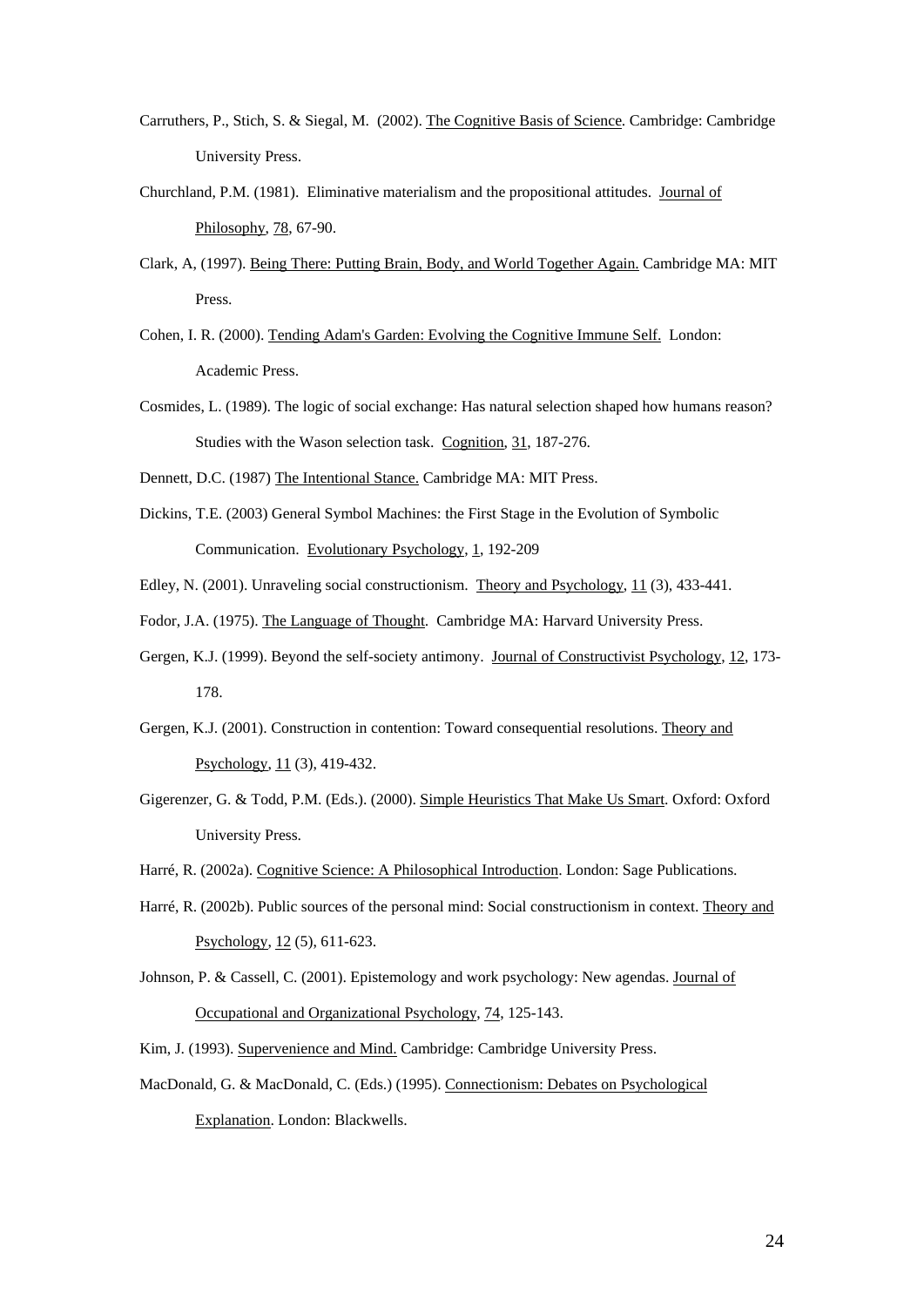- McLennan, G. (2001). '*Thus*': Reflections on Loughborough relativism. History of the Human Sciences, 14 (3), 85-101.
- Michel, A.A. & Wortham, S. E. F. (2002). Clearing away the self. Theory and Psychology, 12 (5), 625-650.
- Millikan, R.G. (1993). White Queen Psychology and Other Essays for Alice. Cambridge MA: MIT Press
- Parker, I. (1999). Against relativism, on balance. History of the Human Sciences, 12 (4), 61-78.
- Place, U.T. (1956). Is consciousness a brain process? British Journal of Psychology, 47, 44-50.
- Plotkin, H. (2003). The Imagined World Made Real: Towards a Natural Science of Culture. London: Allen Lane: The Penguin Press.
- Potter, J., Edwards, D. & Ashmore, M. (1999). Regulating criticism: Some comments on an argumentative complex. History of the Human Sciences, 12 (4), 79-88.
- Profet, M. (1992). Pregnancy Sickness as an Adaptation: A Deterrant to Maternal Ingestion of Teratogens. In: Barkow, J.K., Cosmides, L. & Tooby, J. (Eds.). The Adapted Mind: Evolutionary Psychology and the Generation of Culture. Oxford: Oxford University Press
- Quine, W.V.O. (1960). Word and Object. Cambridge MA: MIT Press
- Ross, D. & Spurrett, D. (Forthcoming). What to say to a sceptical metaphysician: A defence manual for cognitive and behavioural scientists. Behavioral and Brain Sciences
- Shannon, C.E. (1948) A Mathematical Theory of Communication. The Bell System Technical Journal, 27 (July, October), 379-423, 623-656
- Simpson, T. (2004). Environmentalised cognition: Rhetoric versus reality. History and Philosophy of Psychology, 6 (1), 4-18.
- Singh, D. (1993). Adaptive significance of female physical attractiveness: Role of waist-to-hip ratio. Journal of Personality and Social Psychology**,** 65**,** 293-307.
- Smart, J.J.C. (1959). Sensations and brain processes. Philosophical Review, 68, 14-156.
- Still, A. (2001). Reflections on Loughborough realism. History of the Human Sciences, 14 (3), 108- 113.
- Tooby, J., Cosmides, L. & Barrett, H.C. (2003). The Second Law of Thermodynamics Is the First Law of Psychology: Evolutionary Developmental Psychology and the Theory of Tandem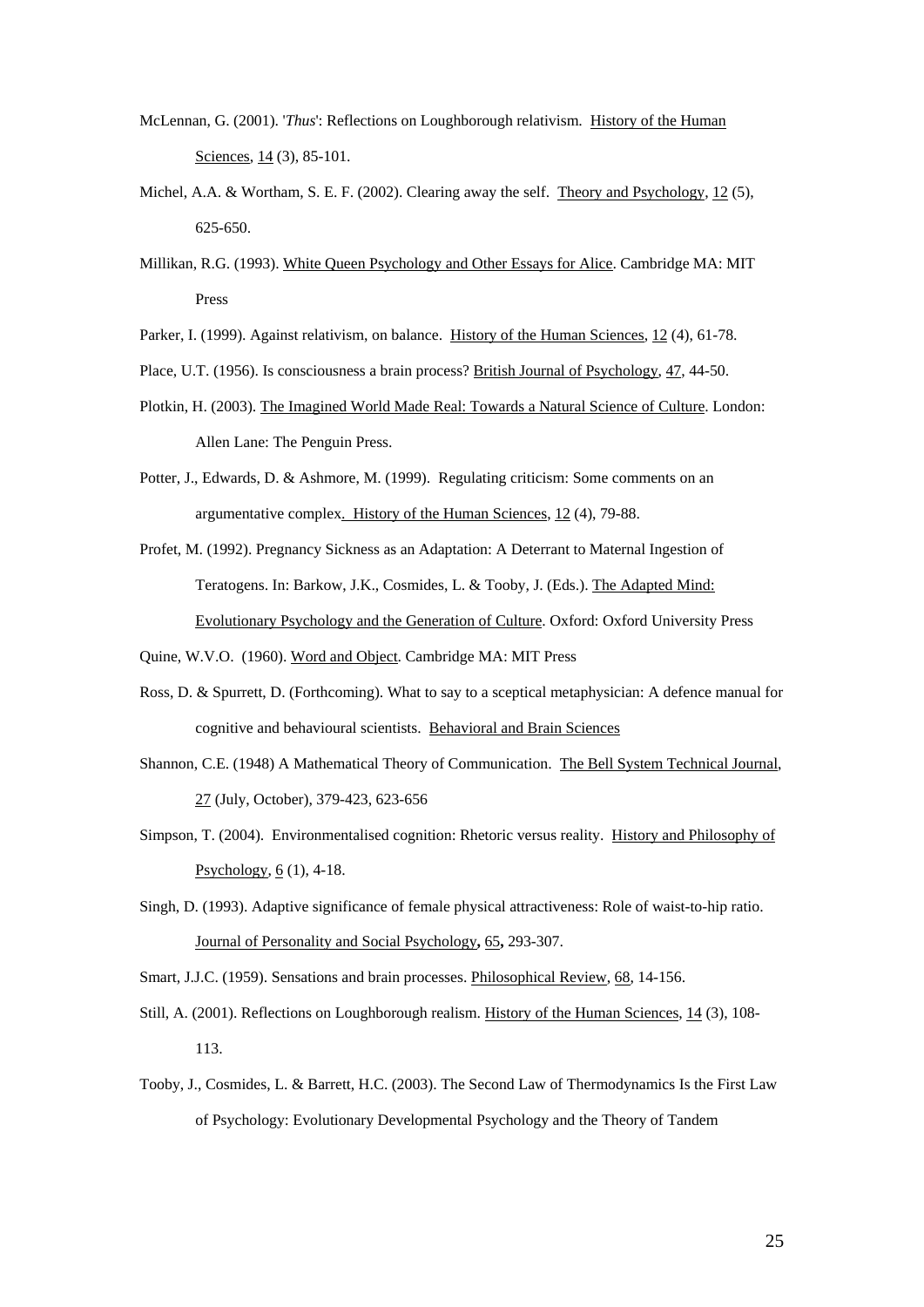Inheritances: Comment of Lickliter and Honeycutt (2003). Psychological Bulletin, 129 (6), 858-865.

Wilson, D.S. (2003) Evolutionary social constructionism. Paper presented to the Annual Conference of the Human Behavior and Evolution Society, Lincoln, NE, USA. Abstract available at <http://www.hbes.com/Hbes/abst2003.pdf>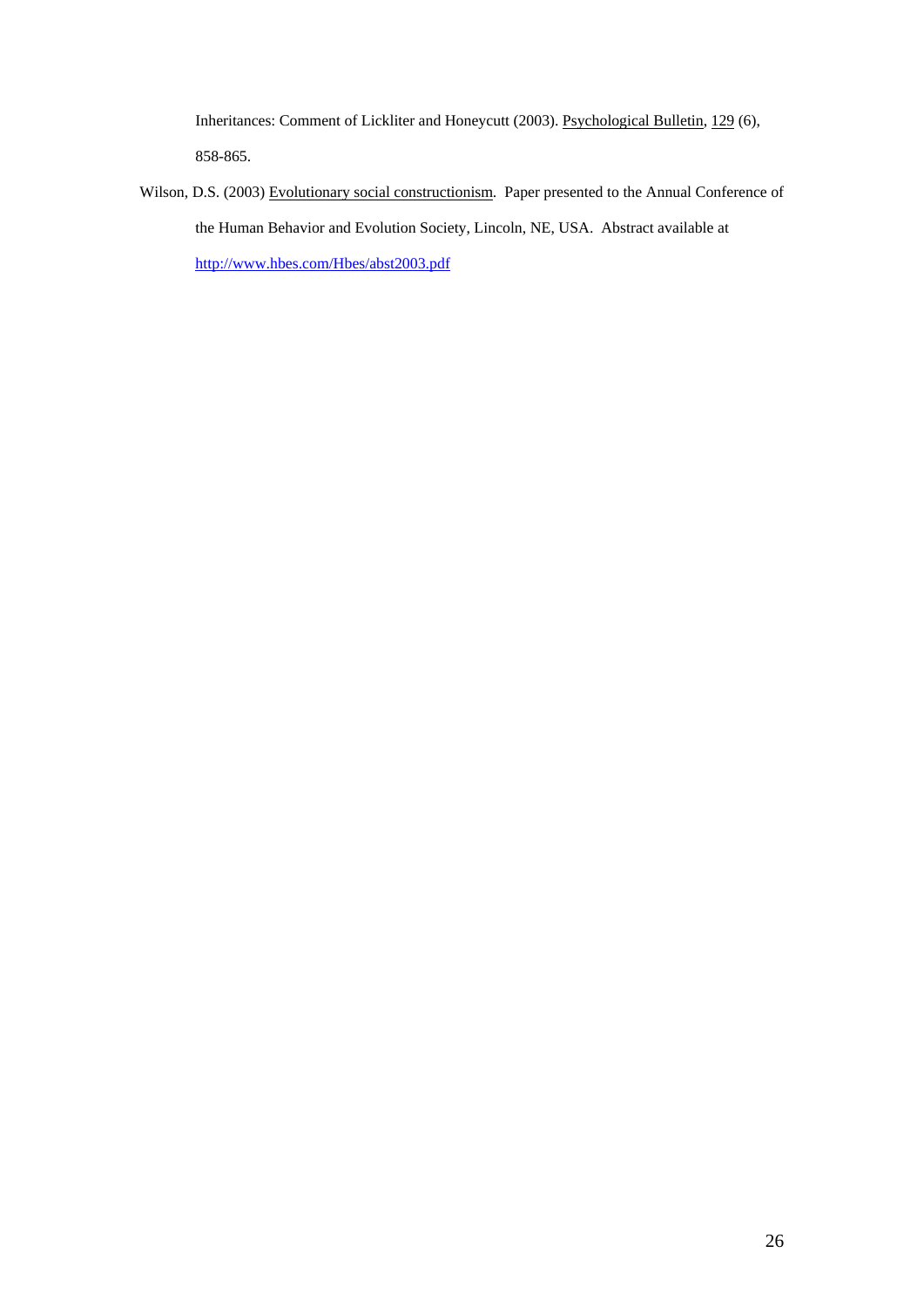<span id="page-28-1"></span> $2^{2}$  More radically still SC theorists could argue that the traditional categories in cognitive science are grounded in discourse about cognition and such grounding is central to the construction of social reality.

<span id="page-28-2"></span> $3$  The problem of the indeterminacy of reference is not peculiar to SC alone, and is a central problem in the cognitive sciences especially with regard to language acquisition. Here the focus is upon Quinean indeterminacy (Quine, 1960), as faced by an infant learning new words. None the less, this is regarded as a resolvable problem for language users and the modern view is that infants are equipped with a set of perceptual biases that effectively canalise learning of word-to-object relations (see Bloom and Markson, 1998; and Dickins, 2003 for an evolutionary treatment).

<span id="page-28-3"></span> $4$  To put this in terms that will fit later arguments in this paper – a functional description of discursive practices, based on a foundational ontological *belief* that language is in some sense real, will help to individuate the natural kinds of such practice in much the same way that functional analyses in cognitive science aid in individuating the types of cognition responsible for a given phenomena, but not a detailed description of the *actual* computations involved.

<span id="page-28-4"></span> $<sup>5</sup>$  It is possible to hold a view that language, in a more computational sense of the term than that used</sup> by SC, is constitutive of intentionality.

<span id="page-28-5"></span><sup>6</sup> This is exactly the same order of pragmatism adopted by the putative weak ontology position.

<span id="page-28-6"></span> $<sup>7</sup>$  A codon is a triplet sequence of bases that codes for a specific amino-acid. Amino acids are the</sup> building blocks of proteins. There are only four bases involved in protein synthesis: Cytosine (C), Adenine (A), Guanine (G) and Thymine (or Uracil at certain stages in the process).

<span id="page-28-7"></span>8 The "just so" nature of the input can be regarded as a property of the *relevant* alternative configurations of all the possible elements in a message. The parameters of relevance are set by the (non) behavior of the system.

<span id="page-28-8"></span> $9$  It is important to be clear about this view. What is not being claimed is that, by performing a functional typology, one in some way accesses the essence of the systems under consideration. Indeed, the whole project of CS is to delineate the various sub-functions of cognition in order to make statements about the types of minds that would be required to perform such functions. In no sense does CS aim to deliver the exact algorithms that produce behaviour. Indeed, even the discussions about classicist versus connectionist minds are carried out under the aim of achieving better functional typologies. CS sees an understanding of types as affording predictive utility and scientific explanation.

<span id="page-28-9"></span> $10$  There are interesting semantic theories about cognitive content attached to natural functions (e.g. Millikan, 1993) but discussion of these approaches will have to wait for another paper.

<span id="page-28-10"></span> $11$  It is worth noting that most non-SC theorists would argue that stress and job-satisfaction are in fact behaviors with specific functions, and not individuated psychological kinds or mental states. For example, the function of stress behaviors is to advertise difficulty to conspecifics in order to enlist help in removing the organism from a deleterious situation. Job satisfaction is a description, and thereby a verbal behavior, of a set of emotional responses that have occurred in the context of a job. Both of these accounts take note of the function of the behavior and require no commitment to specific internal causal machinery.

<span id="page-28-0"></span><sup>&</sup>lt;u>.</u>  $<sup>1</sup>$  Readers should note that the forms of social constructionism referred to in this paper are</sup> predominantly those adopted within psychology and especially social psychology. Other forms exist, for example within sociology and its sub-disciplines. The social constructionism of psychology is focused upon linguistic or verbal constructionism, but some sociologists argue for situational processes as constructive processes and these are not linguistically based. I am indebted to an anonymous reviewer for pointing this out. As this reviewer noted there might be a story to tell from naturalism for situational constructivism that is similar in kind to one that I am about to suggest for linguistic constructivism.